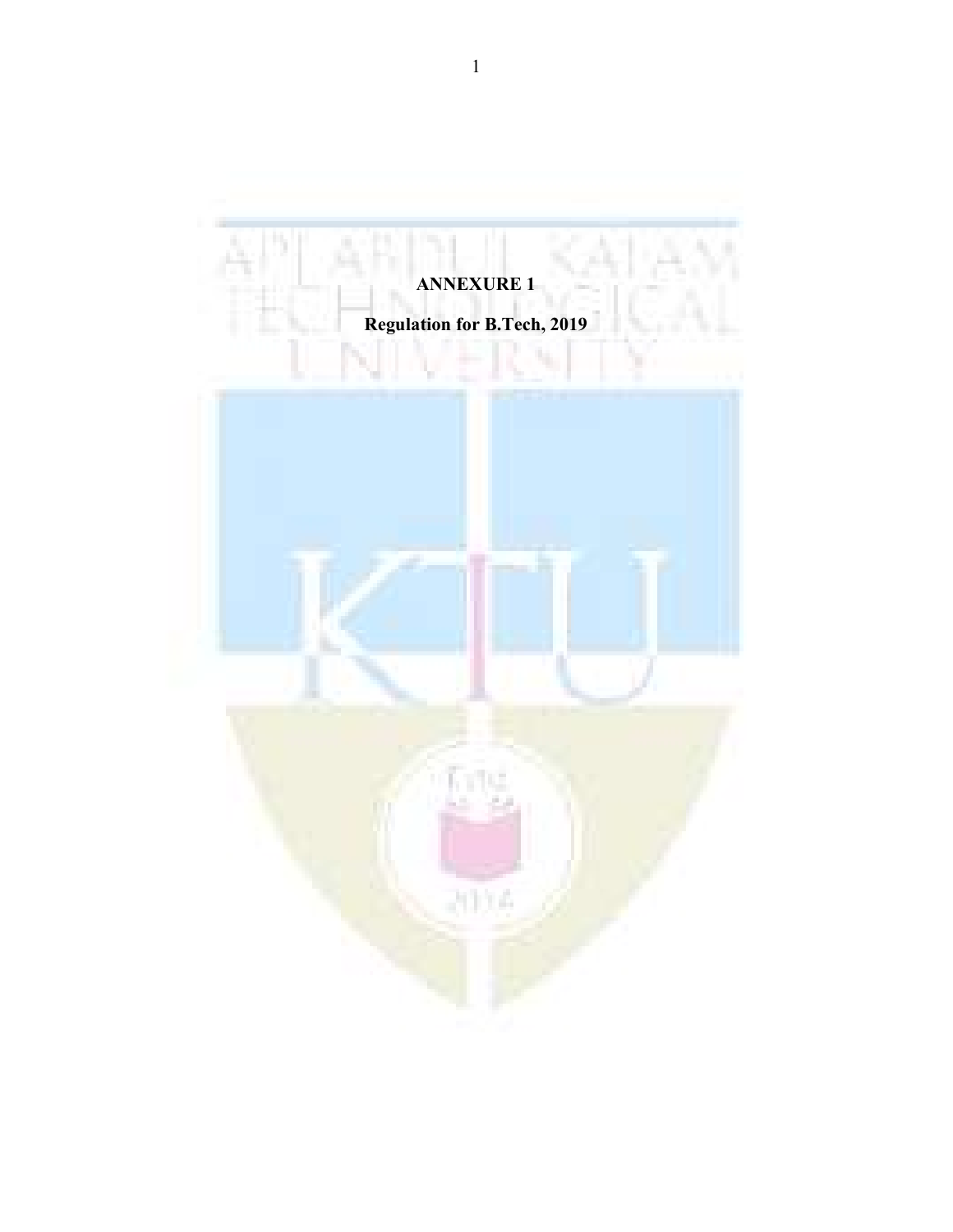## The A. P. J. Abdul Kalam Technological University Academic Regulations for B. Tech, 2019

This may be called the A. P. J. Abdul Kalam Technological University Academic Regulations for B. Tech, 2019. These are subject to the provisions of the APJ Abdul Kalam Technological University Act, 2015, the statutes and ordinances if any issued in the subject from time to time. It is the express understanding that these regulations are subject to the approval of the concerned statutory bodies of the University. These regulations shall be applicable for students admitted from 2019 onward.

|                                  | 1. Preamble                                                                                                                                                                                                                                                                                                                                |  |  |  |
|----------------------------------|--------------------------------------------------------------------------------------------------------------------------------------------------------------------------------------------------------------------------------------------------------------------------------------------------------------------------------------------|--|--|--|
| R1.1                             | The University has the right to modify the regulations from time to time.                                                                                                                                                                                                                                                                  |  |  |  |
| R1.2                             | In all matters related to the regulations, the decision of the University and its                                                                                                                                                                                                                                                          |  |  |  |
|                                  | interpretation given by the BOG shall be final and binding.                                                                                                                                                                                                                                                                                |  |  |  |
| 2. Admission                     |                                                                                                                                                                                                                                                                                                                                            |  |  |  |
| R2.1                             | Admission policy, eligibility for admission and admission procedure shall be decided<br>by the University or the competent statutory authority for admissions from time to<br>time.                                                                                                                                                        |  |  |  |
| R2.2                             | If at any time after admission, it is found that a candidate has not fulfilled any of the<br>requirements stipulated by the University or the statutory body concerned, the Vice<br>Chancellor may revoke the admission of the candidate and report the matter to the<br>BOG.                                                              |  |  |  |
| R2.3                             | No student shall be permitted, under any circumstances, to change the branch/stream to<br>which he/she is admitted by the competent authority for admission.                                                                                                                                                                               |  |  |  |
| R2.4                             | A student admitted to a particular institute shall continue studying in that institute till<br>the completion of the course, unless he/she is permitted an inter college transfer as per<br>R9.1 to 9.12.                                                                                                                                  |  |  |  |
| 3. Structure of B.Tech. Program. |                                                                                                                                                                                                                                                                                                                                            |  |  |  |
| R3.1                             | The duration of the B.Tech. Program shall be 4 years (8 semesters)                                                                                                                                                                                                                                                                         |  |  |  |
| R3.2                             | The maximum duration shall be six academic years spanning 12 semesters.                                                                                                                                                                                                                                                                    |  |  |  |
| R3.3                             | Every academic year shall have two semesters "1 <sup>st</sup> July to 31 <sup>st</sup> December (Odd<br>semester)" and "1 <sup>st</sup> January to $30th$ June (Even semester)". Each semester shall have<br>minimum of 72 working days. The vacation of the faculty and staff shall be as per the<br>Government orders from time to time. |  |  |  |
| R3.4                             | Every branch of the B.Tech Program shall have a curriculum and syllabi for the courses<br>approved by the Academic Council. Syllabus for any course shall be normally modified<br>/ updated once in four years. However, innovative elective courses can be included as                                                                    |  |  |  |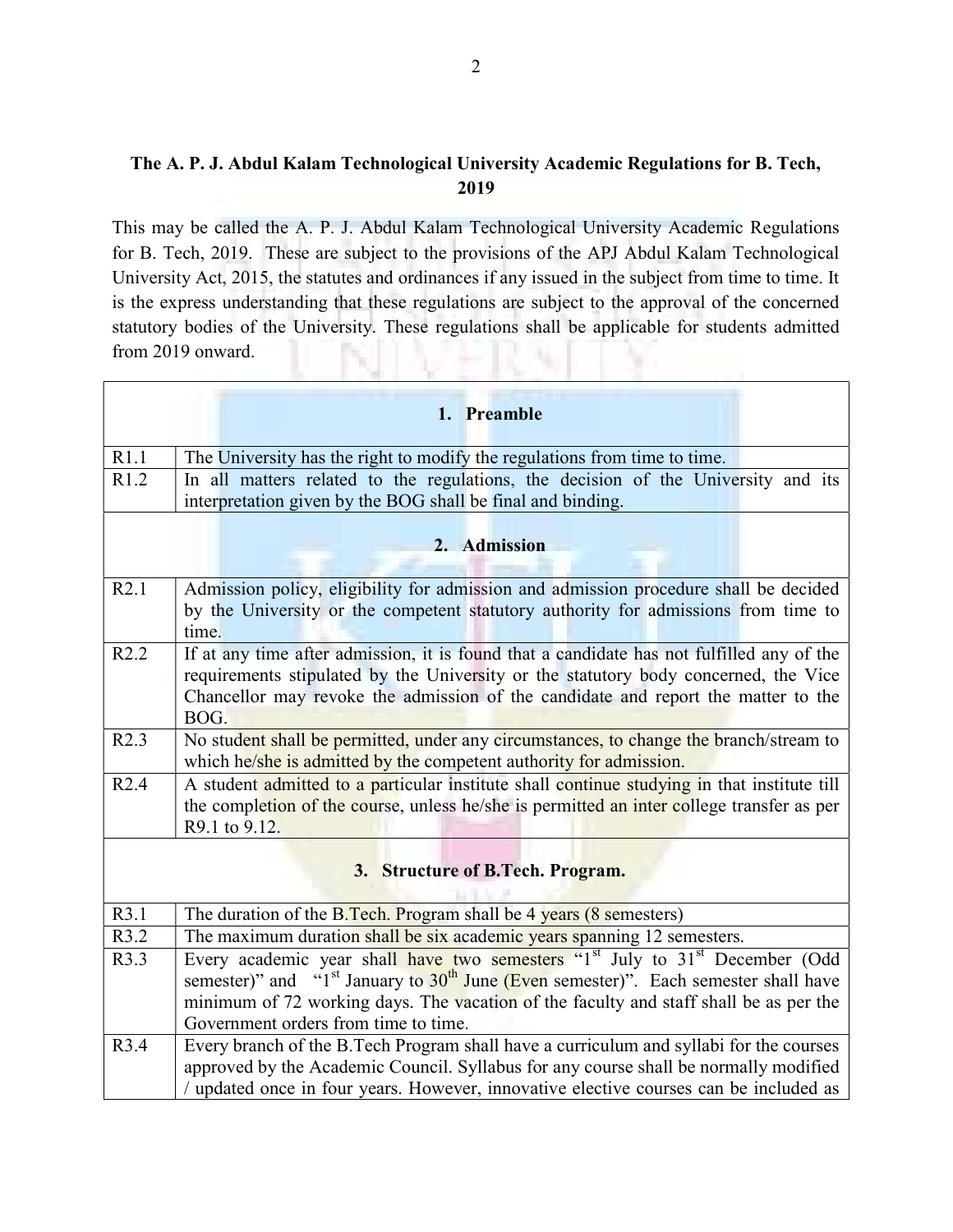|      | and when required, on the recommendations of the respective Board of Studies and      |                                                                                                                                       |             |                |  |  |
|------|---------------------------------------------------------------------------------------|---------------------------------------------------------------------------------------------------------------------------------------|-------------|----------------|--|--|
|      | subject to the approval of the Academic Council. All revisions shall be based only on |                                                                                                                                       |             |                |  |  |
|      | the recommendations of the Board of Studies concerned.                                |                                                                                                                                       |             |                |  |  |
| R3.5 | The academic programs of the University follow the credit system. The general pattern |                                                                                                                                       |             |                |  |  |
|      | is as below:                                                                          |                                                                                                                                       |             |                |  |  |
|      |                                                                                       | 1 Hr. Lecture (L) per week<br>1 credit                                                                                                |             |                |  |  |
|      |                                                                                       | 1 Hr. Tutorial (T) per week<br>1 credit                                                                                               |             |                |  |  |
|      |                                                                                       | 1 to 2 Hours Practical(P) per week<br>1 credit                                                                                        |             |                |  |  |
|      |                                                                                       | 3 to 4 Hours Practical(P) per week<br>2 credit                                                                                        |             |                |  |  |
|      |                                                                                       | The workload of a faculty member shall be the actual number of hours engaged by                                                       |             |                |  |  |
|      |                                                                                       | the faculty member.                                                                                                                   |             |                |  |  |
| R3.6 |                                                                                       | The curriculum of any branch of the B.Tech. Program shall have a total of 160<br>academic credits and 2 additional pass/fail credits. |             |                |  |  |
| R3.7 |                                                                                       |                                                                                                                                       |             |                |  |  |
|      |                                                                                       | Every course of B. Tech. Program shall be placed in one of the nine categories as                                                     |             |                |  |  |
|      |                                                                                       | listed in table below.                                                                                                                |             |                |  |  |
|      |                                                                                       |                                                                                                                                       |             |                |  |  |
|      | S.                                                                                    |                                                                                                                                       |             | Breakup of     |  |  |
|      | No.                                                                                   | Category                                                                                                                              | Code        | Credits        |  |  |
|      | 1                                                                                     | Humanities and Social Sciences including                                                                                              | <b>HSMC</b> | 8              |  |  |
|      |                                                                                       | <b>Management courses</b>                                                                                                             |             |                |  |  |
|      | $\overline{2}$                                                                        | <b>Basic Science courses</b>                                                                                                          | <b>BSC</b>  | 26             |  |  |
|      | 3                                                                                     | Engineering Science courses including workshop,<br>drawing, basics of electrical/mechanical/computer                                  | <b>ESC</b>  | 22             |  |  |
|      |                                                                                       | etc                                                                                                                                   |             |                |  |  |
|      | 4                                                                                     | Professional core courses                                                                                                             | <b>PCC</b>  | 76             |  |  |
|      |                                                                                       | Professional Elective courses relevant to chosen                                                                                      |             |                |  |  |
|      | 5                                                                                     | specialization/branch                                                                                                                 | <b>PEC</b>  | 15             |  |  |
|      |                                                                                       | Open subjects - Electives from other technical and                                                                                    |             |                |  |  |
|      | 6.                                                                                    | /or emerging subjects ` as specified in the                                                                                           | <b>OEC</b>  | 03             |  |  |
|      |                                                                                       | curriculum concerned.                                                                                                                 |             |                |  |  |
|      |                                                                                       | Project work, seminar and internship in industry or                                                                                   |             |                |  |  |
|      | $\overline{7}$                                                                        | elsewhere                                                                                                                             | <b>PROJ</b> | 10             |  |  |
|      |                                                                                       | Mandatory Courses [Environmental Sciences,                                                                                            |             |                |  |  |
|      | 8                                                                                     | Induction training, Indian Constitution, Essence of                                                                                   | MC          | Non credit     |  |  |
|      |                                                                                       | Indian Traditional Knowledge]                                                                                                         |             |                |  |  |
|      | 9                                                                                     | Mandatory Student Activities (Pass/Fail)                                                                                              | <b>SA</b>   | $\overline{2}$ |  |  |
|      | <b>Total Credits</b><br>162                                                           |                                                                                                                                       |             |                |  |  |
|      |                                                                                       |                                                                                                                                       |             |                |  |  |
|      |                                                                                       |                                                                                                                                       |             |                |  |  |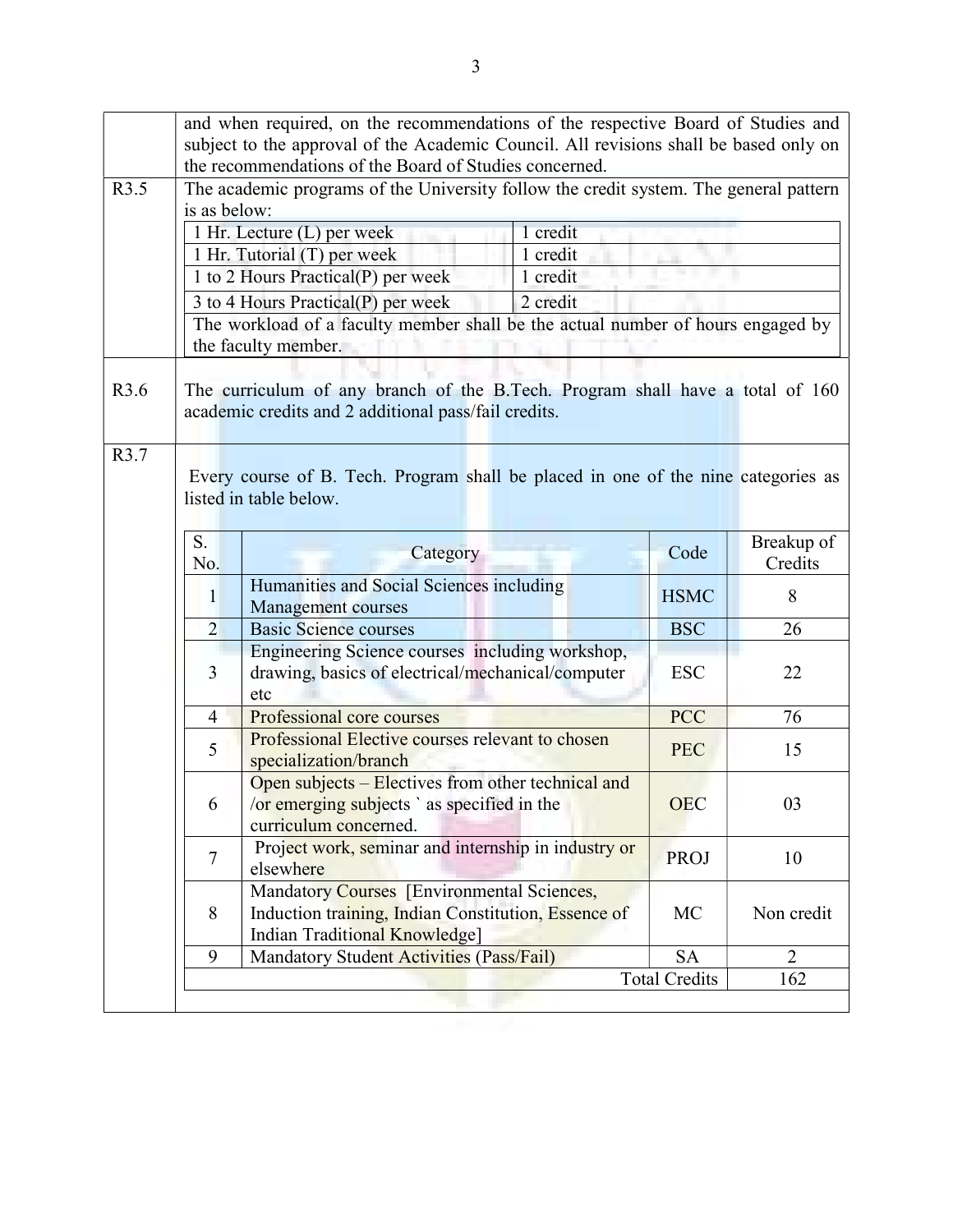| R3.8 | No semester shall have more than six lecture-based courses and two laboratory and/or<br>drawing/seminar/project courses in the curriculum.                                                                                                                                                                                                                                                                                                                                                                                                                                                                                                                                                                                                                                                                                                                                                                                                                                                                                                                                                                                                                                                                                                                                                                                                                                                                |
|------|-----------------------------------------------------------------------------------------------------------------------------------------------------------------------------------------------------------------------------------------------------------------------------------------------------------------------------------------------------------------------------------------------------------------------------------------------------------------------------------------------------------------------------------------------------------------------------------------------------------------------------------------------------------------------------------------------------------------------------------------------------------------------------------------------------------------------------------------------------------------------------------------------------------------------------------------------------------------------------------------------------------------------------------------------------------------------------------------------------------------------------------------------------------------------------------------------------------------------------------------------------------------------------------------------------------------------------------------------------------------------------------------------------------|
|      | Credit per semester shall not be less than 15 or greater than 25 and cumulative credits<br>shall not be less than 162.                                                                                                                                                                                                                                                                                                                                                                                                                                                                                                                                                                                                                                                                                                                                                                                                                                                                                                                                                                                                                                                                                                                                                                                                                                                                                    |
|      |                                                                                                                                                                                                                                                                                                                                                                                                                                                                                                                                                                                                                                                                                                                                                                                                                                                                                                                                                                                                                                                                                                                                                                                                                                                                                                                                                                                                           |
| R3.9 | The medium of instruction shall be English. All examinations, project/seminar reports<br>and presentations shall be in English.                                                                                                                                                                                                                                                                                                                                                                                                                                                                                                                                                                                                                                                                                                                                                                                                                                                                                                                                                                                                                                                                                                                                                                                                                                                                           |
|      | 4. Academic Monitoring and Student Support.                                                                                                                                                                                                                                                                                                                                                                                                                                                                                                                                                                                                                                                                                                                                                                                                                                                                                                                                                                                                                                                                                                                                                                                                                                                                                                                                                               |
| R4.1 | Advisory System: There shall be one Senior Faculty Advisor (SFA) for a class and a<br>faculty advisor (FA) each for 25 to 35 students in the class. The Principal shall assign a<br>regular faculty member with minimum five years of experience as the Senior Faculty<br>Advisor (SFA) in discussion with the Head of Department concerned.                                                                                                                                                                                                                                                                                                                                                                                                                                                                                                                                                                                                                                                                                                                                                                                                                                                                                                                                                                                                                                                              |
| R4.2 | The documents regarding all academic and non academic matters of students under an<br>advisory group shall be kept under the custody of Faculty Advisor/Senior Faculty<br>Advisor.                                                                                                                                                                                                                                                                                                                                                                                                                                                                                                                                                                                                                                                                                                                                                                                                                                                                                                                                                                                                                                                                                                                                                                                                                        |
| R4.3 | All requests/applications from a student or parent to higher offices are to be<br>forwarded/recommended by his/her Faculty Advisor/Senior Faculty Advisor. Students<br>and parents shall first approach their Faculty Advisor/ Senior Faculty Advisor for all<br>kinds of advices, clarifications and permissions on academic matters. It is the official<br>responsibility of the institution to provide the required guidance, clarifications and<br>advices to the students and parents strictly based on the prevailing academic<br>regulations.                                                                                                                                                                                                                                                                                                                                                                                                                                                                                                                                                                                                                                                                                                                                                                                                                                                      |
| R4.4 | The SFA shall arrange separate or combined meetings with advisors; course faculty,<br>Parents and students as and when required and discuss the academic progress of<br>students under their advisory group. The Senior Faculty Advisor/ Faculty Advisor shall<br>also offer guidance and help to solve the issues on academic and non-academic matters<br>including personal issues of the students in their advisory group. Advisory meetings<br>shall preferably be convened:<br>1. Immediately after the commencement of the semester.<br>2. Immediately after announcing the marks of first internal evaluation test.<br>The internal marks, activity points earned during the semester and eligibility of<br>attendance shall be uploaded in the University portal only after displaying the same in<br>the department notice board at least for two working days. This is for the information<br>and feed back of the students. Any concerns raised by the students regarding<br>attendance and internal marks and activity points shall be looked into in the combined<br>meetings of advisors, course faculty and the students concerned. The principal/ HoD<br>shall ensure the proper redressal of the concerns raised by the students regarding<br>internal assessment and attendance. The FA/SFA shall be the custodian of the minutes<br>and action taken reports of the advisory meetings. |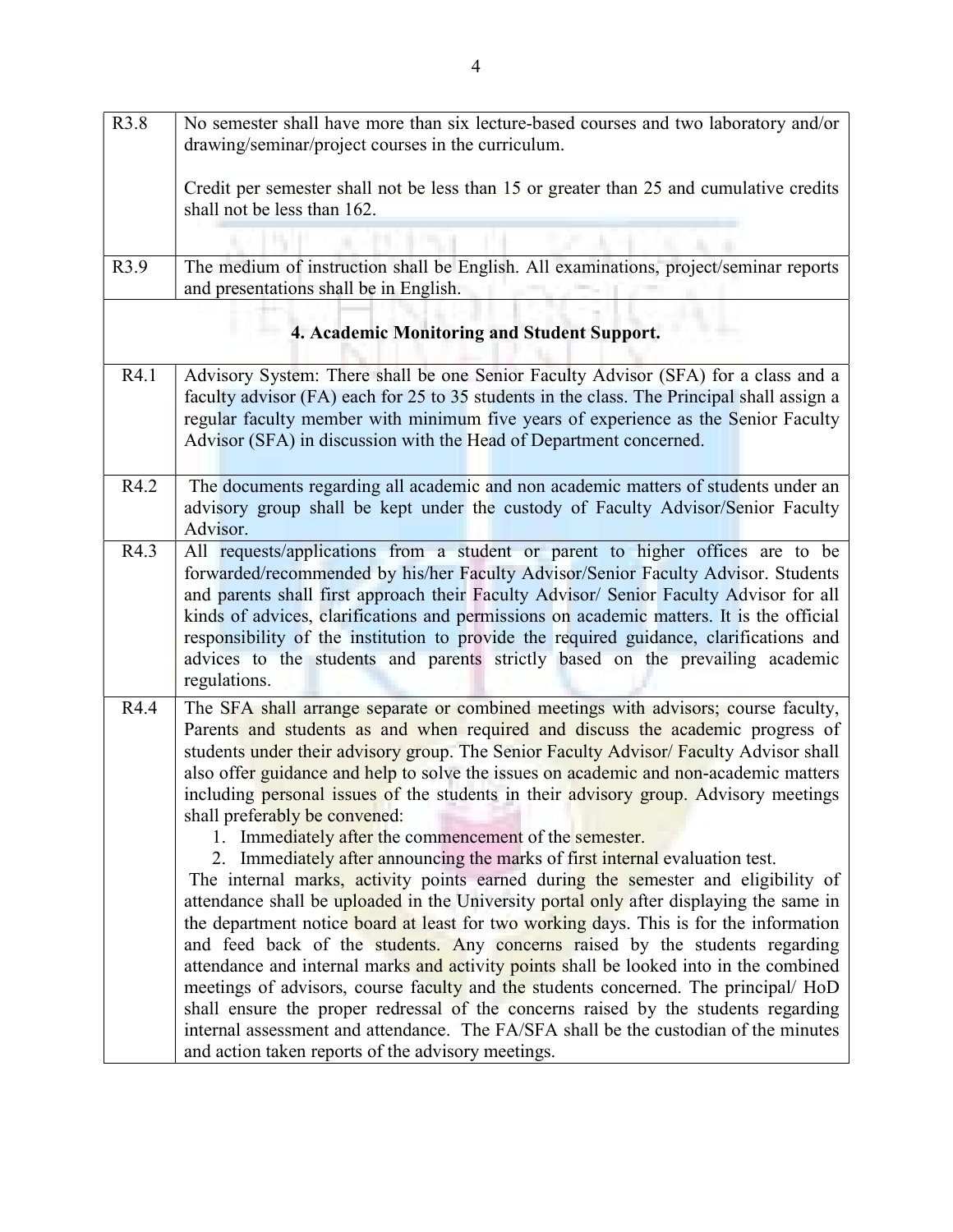| R4.5 | The SFA shall get the minutes and action taken reports of advisory meetings approved                                                                                            |  |  |  |  |
|------|---------------------------------------------------------------------------------------------------------------------------------------------------------------------------------|--|--|--|--|
|      | by the Head of Department and the Principal. It shall be the duty of the HoD and the                                                                                            |  |  |  |  |
|      | Principal to produce it before the University as and when required.                                                                                                             |  |  |  |  |
| R4.6 | The FA/SFA shall keep a hard copy of the consolidated statement of attendance,                                                                                                  |  |  |  |  |
|      | activity points and internal marks of the students in their advisory group. It shall be                                                                                         |  |  |  |  |
|      | kept with the HoD without fail for all sorts of inspections.                                                                                                                    |  |  |  |  |
|      |                                                                                                                                                                                 |  |  |  |  |
| R4.7 | Regular communication with the parents of students in respect of progress in academic                                                                                           |  |  |  |  |
|      | matters and other general issues shall be the responsibility of the Senior Faculty                                                                                              |  |  |  |  |
|      | Advisor/Faculty Advisor.                                                                                                                                                        |  |  |  |  |
| R4.8 | The Principal shall inform/forward all regulations, guide lines, communications,                                                                                                |  |  |  |  |
|      | announcements etc issued by the University regarding student academic and other                                                                                                 |  |  |  |  |
|      | matters to the HoDs/ Senior Faculty Advisors for information and timely action.                                                                                                 |  |  |  |  |
| R4.9 | It shall be the official responsibility of the Principal to arrange necessary orientation                                                                                       |  |  |  |  |
|      | programmes to the HoDs, SFAs and SAs regarding student counseling, the prevailing                                                                                               |  |  |  |  |
|      | University norms, regulations, guidelines and procedures on all academic and other                                                                                              |  |  |  |  |
|      | University related matters.                                                                                                                                                     |  |  |  |  |
|      |                                                                                                                                                                                 |  |  |  |  |
|      | 5. Academic Auditing of affiliated institutions.                                                                                                                                |  |  |  |  |
|      |                                                                                                                                                                                 |  |  |  |  |
| R5.1 | There shall be academic auditing in each affiliated college at stipulated intervals. The                                                                                        |  |  |  |  |
|      | academic auditing shall be conducted jointly by an Internal Quality Assurance Cell                                                                                              |  |  |  |  |
|      | (IQAC) within the college and external academic auditor(s) appointed by the                                                                                                     |  |  |  |  |
|      | University. The Internal Quality Assurance Cell (IQAC) in each college shall oversee                                                                                            |  |  |  |  |
|      | and monitor all the academic activities including all internal evaluations and                                                                                                  |  |  |  |  |
|      | examinations. This cell shall prepare academic audit statements in the formats                                                                                                  |  |  |  |  |
|      | prescribed by the University for each semester at regular intervals. These reports shall                                                                                        |  |  |  |  |
|      | be presented to the external academic auditor(s), who shall use it as reference for<br>independent auditing. The external auditor(s) shall submit the final audit report to the |  |  |  |  |
|      | University in the prescribed format.                                                                                                                                            |  |  |  |  |
|      |                                                                                                                                                                                 |  |  |  |  |
|      | Academic auditing shall cover:-                                                                                                                                                 |  |  |  |  |
|      | 1. Course delivery and adherence to the course plan, syllabus coverage, quality of                                                                                              |  |  |  |  |
|      | question papers used for internal examinations, internal evaluation,                                                                                                            |  |  |  |  |
|      | maintenance of laboratory experimental set ups and equipments, practical                                                                                                        |  |  |  |  |
|      | assignments, mini projects and conduct of practical classes and their evaluation.                                                                                               |  |  |  |  |
|      | 2. Co-curricular and Extra-curricular activities available for students, the                                                                                                    |  |  |  |  |
|      | monitoring mechanism of activity points to be earned by the students.                                                                                                           |  |  |  |  |
|      | 3. Academic functioning of the college encompassing students, faculty and                                                                                                       |  |  |  |  |
|      | college administration covering punctuality, attendance, discipline, academic,                                                                                                  |  |  |  |  |
|      |                                                                                                                                                                                 |  |  |  |  |
|      | environment, learning ecosystem,<br>academic<br>accountability,<br>academic                                                                                                     |  |  |  |  |
|      | achievements and benchmarking.                                                                                                                                                  |  |  |  |  |
|      | 4. The audit shall also cover the quality criteria prescribed by NBA/NAAC.                                                                                                      |  |  |  |  |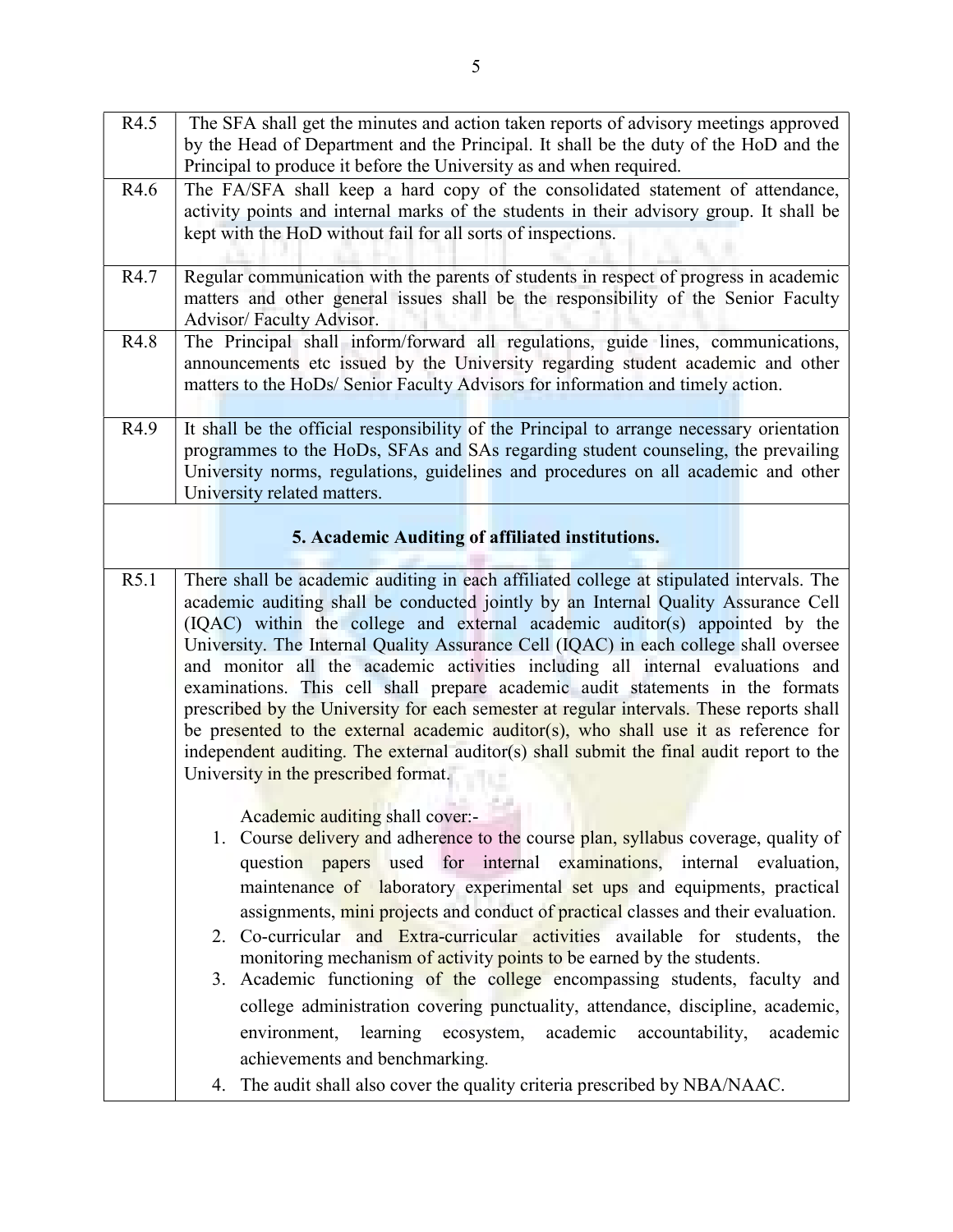|                  |                                                                                                                                                                                                                                                                                                                                                                                                                                                                                                                                 |                                                                         | 6. Assessment                                                 |                                                                                                                                                                                                                                                                                                                                                                                                                                  |
|------------------|---------------------------------------------------------------------------------------------------------------------------------------------------------------------------------------------------------------------------------------------------------------------------------------------------------------------------------------------------------------------------------------------------------------------------------------------------------------------------------------------------------------------------------|-------------------------------------------------------------------------|---------------------------------------------------------------|----------------------------------------------------------------------------------------------------------------------------------------------------------------------------------------------------------------------------------------------------------------------------------------------------------------------------------------------------------------------------------------------------------------------------------|
| R6.1             | There shall be End Semester Examinations (ESE) in every semester for all courses as<br>prescribed under the respective curriculum, except the Lab/ workshops courses for $1 \&$<br>2 semesters. The End Semester Examinations shall be conducted by the University.<br>Semester classes shall be completed at least ten days before the commencement of the<br>End Semester Examination.                                                                                                                                        |                                                                         |                                                               |                                                                                                                                                                                                                                                                                                                                                                                                                                  |
| R <sub>6.2</sub> | conducted in both the sessions.                                                                                                                                                                                                                                                                                                                                                                                                                                                                                                 |                                                                         |                                                               | The End Semester Examinations (ESE) shall be held twice in a year - May/June<br>session (for even semesters) and November/December session (for odd semesters).<br>However, the End Semester Examinations of the VII and VIII Semesters shall be                                                                                                                                                                                 |
| R6.3             | Evaluation (CIE) to End Semester Examinations (ESE) shall be as below :<br><b>Theory Courses</b><br>1.<br><b>Laboratory Courses</b><br>2.<br>3.<br>Project<br>4. Seminar                                                                                                                                                                                                                                                                                                                                                        | : 1:2<br>: 1:1<br>: CIE only<br>$\therefore$ CIE only                   |                                                               | Candidates in each semester shall be evaluated both by Continuous Internal Evaluation<br>(CIE) and End Semester Examinations (ESE). The ratio of Continuous Internal                                                                                                                                                                                                                                                             |
| R <sub>6.4</sub> | Continuous Internal Evaluation (CIE)): The Continuous Internal Evaluation shall be on<br>the basis of the day-to-day work, periodic tests (minimum two in a semester) and<br>assignments (minimum two). The faculty member (s) concerned shall carry out the<br>Continuous Internal Evaluation (CIE) for the course allotted to him/her. The CIE marks<br>for individual subjects shall be computed by giving weightage to the following<br>parameters unless otherwise specified in the curriculum.<br>Assignment/ Class work/ |                                                                         |                                                               |                                                                                                                                                                                                                                                                                                                                                                                                                                  |
|                  | Course                                                                                                                                                                                                                                                                                                                                                                                                                                                                                                                          | Attendance                                                              | <b>Tests</b>                                                  | Course project.                                                                                                                                                                                                                                                                                                                                                                                                                  |
|                  | Theory                                                                                                                                                                                                                                                                                                                                                                                                                                                                                                                          | 20%                                                                     | 50%                                                           | 30%                                                                                                                                                                                                                                                                                                                                                                                                                              |
|                  | Drawing/Practical                                                                                                                                                                                                                                                                                                                                                                                                                                                                                                               | 20%                                                                     | 40%                                                           | 40%                                                                                                                                                                                                                                                                                                                                                                                                                              |
|                  |                                                                                                                                                                                                                                                                                                                                                                                                                                                                                                                                 |                                                                         |                                                               | There shall be minimum two internal evaluation tests, each of 2hrs duration. Each<br>test shall cover 50% of the syllabus and shall be for 50 marks. Retest shall be                                                                                                                                                                                                                                                             |
|                  |                                                                                                                                                                                                                                                                                                                                                                                                                                                                                                                                 |                                                                         |                                                               | permitted to the students who could not appear for the internal tests due to genuine                                                                                                                                                                                                                                                                                                                                             |
|                  |                                                                                                                                                                                                                                                                                                                                                                                                                                                                                                                                 |                                                                         |                                                               | grounds. Three days shall be utilised for conducting the internal evaluation test.                                                                                                                                                                                                                                                                                                                                               |
|                  | Project work                                                                                                                                                                                                                                                                                                                                                                                                                                                                                                                    | a.<br>Three<br>$\mathbf{b}$ .<br>CIE committee)<br>c.<br>preferred: 30% | member Continuous<br>semester and two third in VIII semester. | Work assessed by the <b>project</b> guide $-30\%$<br>Internal<br>Evaluation<br>Committee $-40\%$ (Guide shall be one member in the<br>Final Evaluation by a three member Committee<br>comprising of the department project coordinator, guide<br>and an external expert. The external expert shall be an<br>academician or from industry. The industry expert is<br>d. One third of the project credit shall be completed in VII |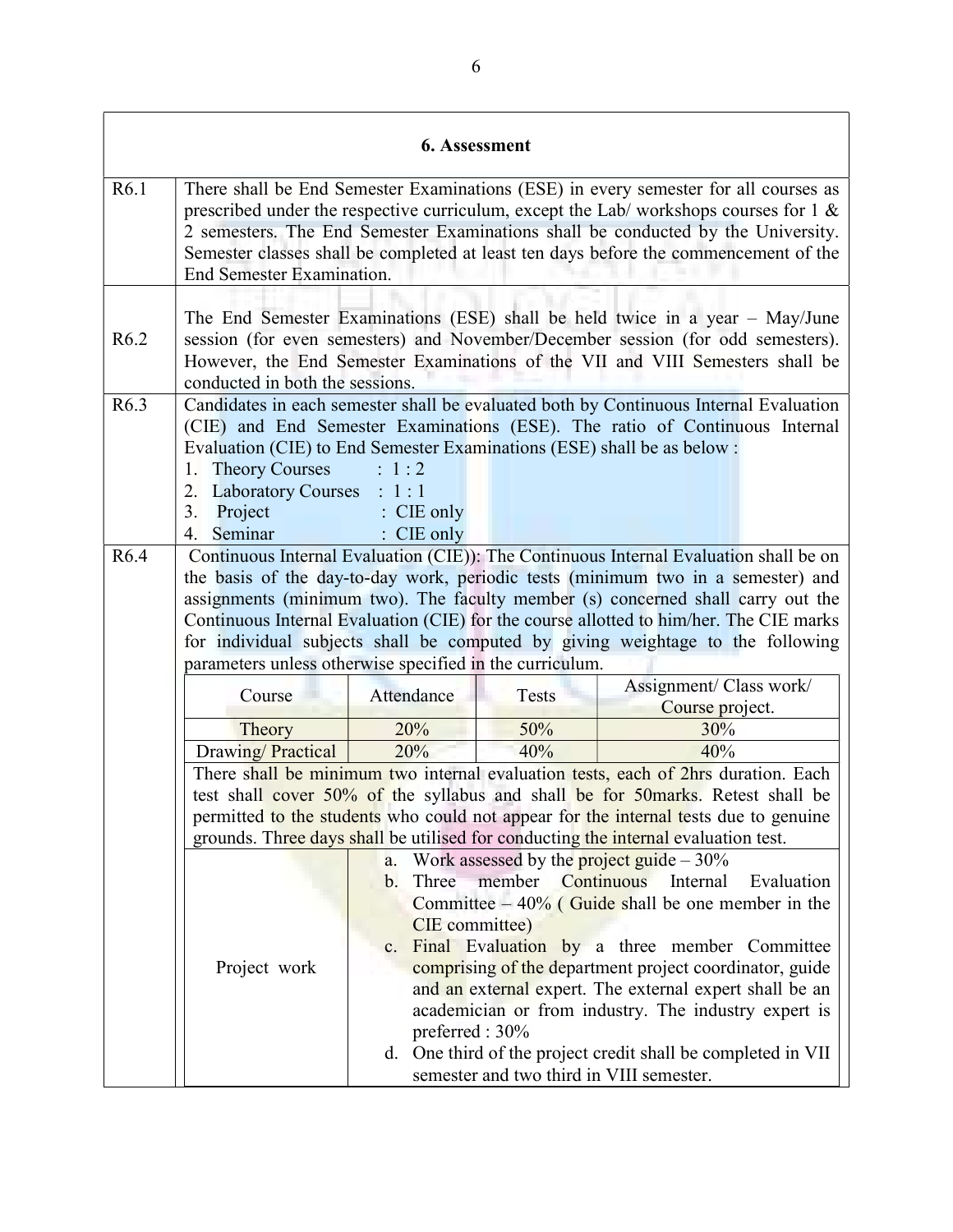|                  | Seminar                                                                                                                                                                                                                                                                                                                           | The report and the presentation shall be evaluated by a team of<br>internal members comprising three senior faculty members<br>based on the style of presentation, technical content, adequacy<br>of reference, depth of knowledge and overall quality of the<br>report.<br>a) Attendance<br>:10%<br>b) Guide<br>$: 20\%$<br>Technical content : 30%<br>$\mathbf{c})$<br>Presentation<br>$\rm d$<br>:40%                                                                                                                         |  |  |
|------------------|-----------------------------------------------------------------------------------------------------------------------------------------------------------------------------------------------------------------------------------------------------------------------------------------------------------------------------------|----------------------------------------------------------------------------------------------------------------------------------------------------------------------------------------------------------------------------------------------------------------------------------------------------------------------------------------------------------------------------------------------------------------------------------------------------------------------------------------------------------------------------------|--|--|
|                  | awarding the internal marks for attendance.                                                                                                                                                                                                                                                                                       | The CIE marks for the attendance (20%) for each theory, practical and drawing shall be<br>awarded in full, only if the candidate has secured 90% attendance or above in the<br>subject. If a student has attendance for a subject below 90%, reduction in the marks for<br>the attendance shall be made proportionally. The CIE marks obtained by the student<br>for all subjects in a semester are to be published at least 5 days before the<br>commencement of the University examinations. Duty leave shall be accounted for |  |  |
| R <sub>6.5</sub> | $(R6.6)$ .<br>(course registration) for the course again.                                                                                                                                                                                                                                                                         | Students, who have completed a course but could not write the end semester<br>examination, shall be awarded "I' Grade, provided they meet other eligibility criteria<br>They shall register (exam registration) and appear for the end semester<br>examination at the next opportunity and earn the credits without having to register                                                                                                                                                                                           |  |  |
| R <sub>6.6</sub> | The main eligibility criteria for registering to the End Semester Examination are<br>attendance in the course and no pending disciplinary action. The minimum attendance<br>for appearing for the End Semester Examination is 75% in each course. Students who<br>do not meet these eligibility criteria are awarded an FE grade. |                                                                                                                                                                                                                                                                                                                                                                                                                                                                                                                                  |  |  |
| R <sub>6.7</sub> | institute.                                                                                                                                                                                                                                                                                                                        | The students with FE grade shall register for the courses during the normal semesters in<br>which the courses are offered. However, for the seventh and eighth semester FE grade<br>students can register for the courses in the next immediate chance, if offered by their                                                                                                                                                                                                                                                      |  |  |
| R <sub>6.8</sub> |                                                                                                                                                                                                                                                                                                                                   | A student who does not register for all the courses listed in the curriculum for a<br>semester shall not be eligible to enroll for the next higher semester.                                                                                                                                                                                                                                                                                                                                                                     |  |  |
| R <sub>6.9</sub> | curriculum for that semester.                                                                                                                                                                                                                                                                                                     | The maximum number of credits a student can register (course registration) for, in a<br>semester is limited to 08 credits in excess of the total mandatory credits allotted in the                                                                                                                                                                                                                                                                                                                                               |  |  |
| R6.10            | satisfying the following requirements:<br>course.<br>3. No pending disciplinary action.                                                                                                                                                                                                                                           | A student will be eligible for the award of B. Tech. Degree of the University on<br>1. Fulfilled all the curriculum requirements within the stipulated duration of the<br>2. Earned the required minimum credits as specified in the curriculum for the<br>branch of study $(R3.6$ and $R3.7)$ .                                                                                                                                                                                                                                 |  |  |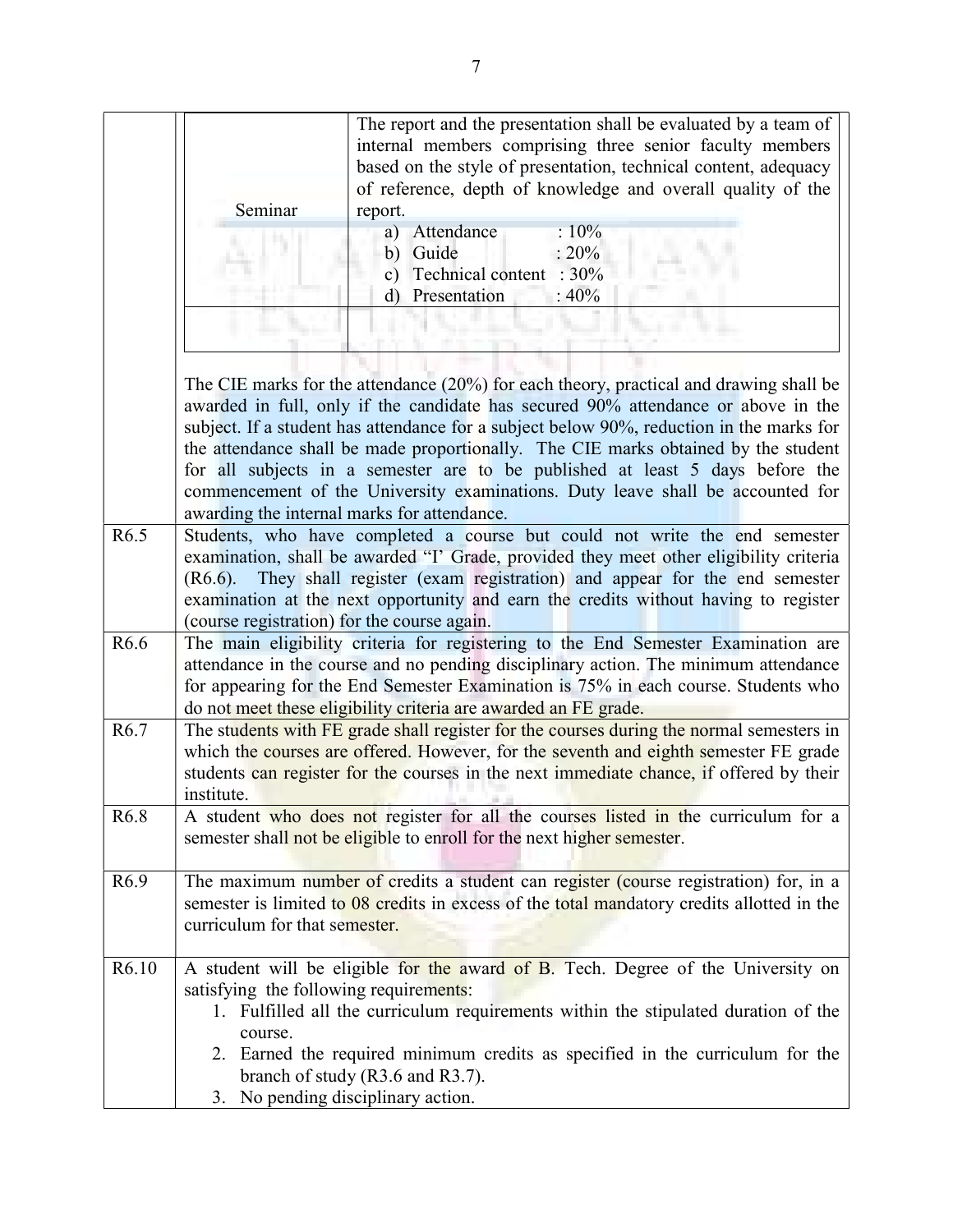| R6.11 | Students registered for a course have to attend the course regularly and undergo the  |                       |                                                                                        |  |  |
|-------|---------------------------------------------------------------------------------------|-----------------------|----------------------------------------------------------------------------------------|--|--|
|       | Continuous Internal Evaluation (CIE) and appear for the End Semester Examinations     |                       |                                                                                        |  |  |
|       | (ESE). Credits for the course are deemed to be earned only on getting at least a pass |                       |                                                                                        |  |  |
|       | grade 'P' or better in the composite evaluation.                                      |                       |                                                                                        |  |  |
| R6.12 | Pass minimum for a course shall be 40% for the End Semester Examination and 50%       |                       |                                                                                        |  |  |
|       |                                                                                       |                       | of CIE and ESA put together. Letter grade 'F' will be awarded to the student for a     |  |  |
|       |                                                                                       |                       | course if either his/her mark for the End Semester Examination (ESE) is below 40 % or  |  |  |
|       |                                                                                       |                       | the overall mark [Continuous Internal Evaluation $(CIE)$ + End Semester Examination    |  |  |
|       | $(ESE)$ ] is below 50 %.                                                              |                       |                                                                                        |  |  |
| R6.13 |                                                                                       |                       | Students who received F grade in an End Semester Examination shall have to appear      |  |  |
|       |                                                                                       |                       | for the End Semester Examination at the next opportunity and earn the credits. They    |  |  |
|       | shall not be permitted to register for the course again.                              |                       |                                                                                        |  |  |
| R6.14 |                                                                                       |                       | Continuous Internal Evaluation mark percentage shall not exceed 30% over the End       |  |  |
|       |                                                                                       |                       | Semester Examination mark %. CIE marks awarded to a student shall be normalised        |  |  |
|       |                                                                                       |                       | accordingly. For example if the end semester mark % is 40, then the maximum eligible   |  |  |
| R6.15 | CIE mark % is $40+30 = 70$ %.)                                                        |                       | Grading is based on the overall % marks obtained by the student in a course, as given  |  |  |
|       |                                                                                       |                       | in 6.16. The grade card shall only give the grades against the courses the student has |  |  |
|       |                                                                                       |                       | registered. Semester grade card shall give the grade for each registered course,       |  |  |
|       |                                                                                       |                       | Semester Grade Point Average (SGPA) for the semester as well as Cumulative Grade       |  |  |
|       | Point Average (CGPA).                                                                 |                       |                                                                                        |  |  |
| R6.16 |                                                                                       |                       |                                                                                        |  |  |
|       | <b>Grade and Grade Points</b>                                                         |                       |                                                                                        |  |  |
|       | <b>Grades</b>                                                                         | <b>Grade</b><br>Point | % of Total Marks obtained in the                                                       |  |  |
|       |                                                                                       | (GP)                  | course                                                                                 |  |  |
|       | ${\bf S}$                                                                             | 10                    | 90% and above                                                                          |  |  |
|       | $A+$                                                                                  | 9.0                   | 85% and above but less than 90%                                                        |  |  |
|       | $\mathbf{A}$                                                                          | 8.5                   | 80% and above but less than 85%                                                        |  |  |
|       | $B+$                                                                                  | 8.0                   | 75% and above but less than 80%                                                        |  |  |
|       | B                                                                                     | 7.5                   | 70% and above but less than 75%                                                        |  |  |
|       | $C +$                                                                                 | 7.0                   | 65% and above but less than 70%                                                        |  |  |
|       | 6.5<br>60% and above but less than 65%<br>$\mathsf{C}$                                |                       |                                                                                        |  |  |
|       | D                                                                                     | 6.0                   | 55% and above but less than 60%                                                        |  |  |
|       | P(Pass)                                                                               | 5.5                   | 50% and above but less than 55%                                                        |  |  |
|       |                                                                                       |                       | Below $50\%$ (CIE + ESE) or                                                            |  |  |

| D                 | 6.0                                      | 55% and above but less than 60%                                                                |  |  |
|-------------------|------------------------------------------|------------------------------------------------------------------------------------------------|--|--|
| $P$ (Pass)        | 5.5                                      | 50% and above but less than 55%                                                                |  |  |
| $F$ (Fail)        |                                          | Below $50\%$ (CIE + ESE) or<br>Below 40 % for ESE                                              |  |  |
| FE                |                                          | Failed due to lack of eligibility criteria<br>(R6.6)                                           |  |  |
|                   |                                          | Could not appear for the end semester<br>examination but fulfills the eligibility<br>criteria. |  |  |
| Classification of | <b>First Class with Distinction</b>      | CGPA 8.0 and above                                                                             |  |  |
| B. Tech Degree.   | <b>First Class</b><br>CGPA 6.5 and above |                                                                                                |  |  |

Equivalent percentage mark shall be =  $10 * CGPA - 2.5$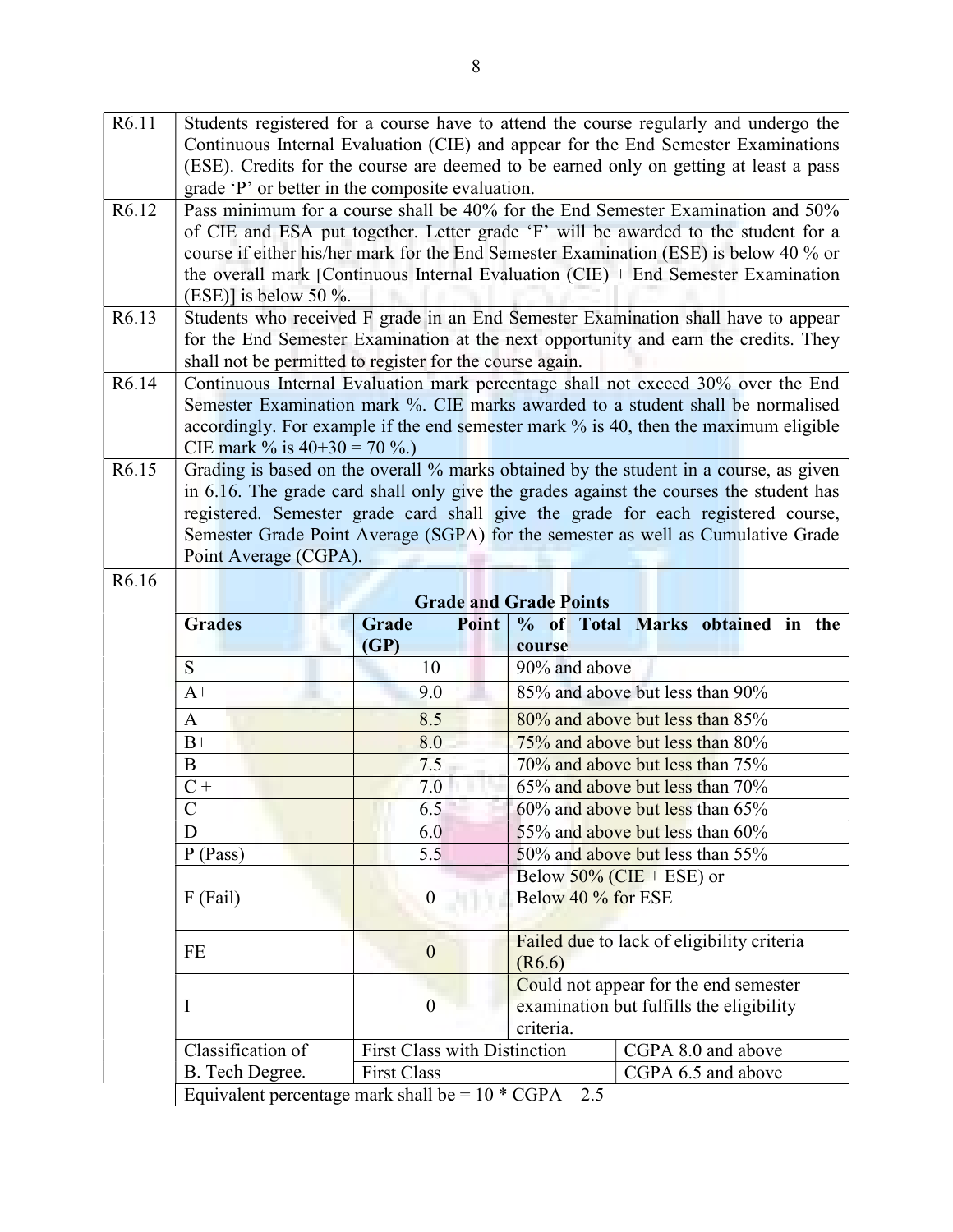| R6.17             |                                                                                                                                                                                                                                                                                                                                                                                                                                                                                                                                                                                                                                                                                                                                                                                                                                                                                                                                                                                                                                                                                                                                                                                                                                                                  |                                                                                                                                                                                                                                                                    |                                     | <b>Minimum Cumulative Credit Requirements for Registering to Higher Semesters</b>                                                                                                                                                                                                                                                                                                                                                                                                                                                                                          |                                               |
|-------------------|------------------------------------------------------------------------------------------------------------------------------------------------------------------------------------------------------------------------------------------------------------------------------------------------------------------------------------------------------------------------------------------------------------------------------------------------------------------------------------------------------------------------------------------------------------------------------------------------------------------------------------------------------------------------------------------------------------------------------------------------------------------------------------------------------------------------------------------------------------------------------------------------------------------------------------------------------------------------------------------------------------------------------------------------------------------------------------------------------------------------------------------------------------------------------------------------------------------------------------------------------------------|--------------------------------------------------------------------------------------------------------------------------------------------------------------------------------------------------------------------------------------------------------------------|-------------------------------------|----------------------------------------------------------------------------------------------------------------------------------------------------------------------------------------------------------------------------------------------------------------------------------------------------------------------------------------------------------------------------------------------------------------------------------------------------------------------------------------------------------------------------------------------------------------------------|-----------------------------------------------|
|                   | <b>Semester</b>                                                                                                                                                                                                                                                                                                                                                                                                                                                                                                                                                                                                                                                                                                                                                                                                                                                                                                                                                                                                                                                                                                                                                                                                                                                  | <b>Allotted</b><br><b>Credits</b>                                                                                                                                                                                                                                  | <b>Cumulative</b><br><b>Credits</b> | <b>Minimum Cumulative</b><br><b>Credits required for</b>                                                                                                                                                                                                                                                                                                                                                                                                                                                                                                                   | <b>Minimum</b><br><b>Cumulative Credits</b>   |
|                   |                                                                                                                                                                                                                                                                                                                                                                                                                                                                                                                                                                                                                                                                                                                                                                                                                                                                                                                                                                                                                                                                                                                                                                                                                                                                  |                                                                                                                                                                                                                                                                    |                                     | <b>B.</b> Tech                                                                                                                                                                                                                                                                                                                                                                                                                                                                                                                                                             | required for B. Tech<br><b>Lateral Enrty.</b> |
|                   | First                                                                                                                                                                                                                                                                                                                                                                                                                                                                                                                                                                                                                                                                                                                                                                                                                                                                                                                                                                                                                                                                                                                                                                                                                                                            | 17                                                                                                                                                                                                                                                                 | 17                                  | Not Applicable                                                                                                                                                                                                                                                                                                                                                                                                                                                                                                                                                             | Not Applicable                                |
|                   | Second                                                                                                                                                                                                                                                                                                                                                                                                                                                                                                                                                                                                                                                                                                                                                                                                                                                                                                                                                                                                                                                                                                                                                                                                                                                           | 21                                                                                                                                                                                                                                                                 | 38                                  | Not Insisted                                                                                                                                                                                                                                                                                                                                                                                                                                                                                                                                                               | Not Insisted                                  |
|                   | Third                                                                                                                                                                                                                                                                                                                                                                                                                                                                                                                                                                                                                                                                                                                                                                                                                                                                                                                                                                                                                                                                                                                                                                                                                                                            | 22                                                                                                                                                                                                                                                                 | 60                                  | Not Insisted                                                                                                                                                                                                                                                                                                                                                                                                                                                                                                                                                               | Not Insisted                                  |
|                   | Fourth                                                                                                                                                                                                                                                                                                                                                                                                                                                                                                                                                                                                                                                                                                                                                                                                                                                                                                                                                                                                                                                                                                                                                                                                                                                           | 22                                                                                                                                                                                                                                                                 | 82                                  | Not Insisted                                                                                                                                                                                                                                                                                                                                                                                                                                                                                                                                                               | Not Insisted                                  |
|                   | Fifth                                                                                                                                                                                                                                                                                                                                                                                                                                                                                                                                                                                                                                                                                                                                                                                                                                                                                                                                                                                                                                                                                                                                                                                                                                                            | 23                                                                                                                                                                                                                                                                 | 105                                 | 21 Credits from S1& S2                                                                                                                                                                                                                                                                                                                                                                                                                                                                                                                                                     | Not Insisted                                  |
|                   | Sixth                                                                                                                                                                                                                                                                                                                                                                                                                                                                                                                                                                                                                                                                                                                                                                                                                                                                                                                                                                                                                                                                                                                                                                                                                                                            | 24                                                                                                                                                                                                                                                                 | 129                                 | Not Insisted                                                                                                                                                                                                                                                                                                                                                                                                                                                                                                                                                               | Not Insisted                                  |
|                   | Seventh                                                                                                                                                                                                                                                                                                                                                                                                                                                                                                                                                                                                                                                                                                                                                                                                                                                                                                                                                                                                                                                                                                                                                                                                                                                          | 15                                                                                                                                                                                                                                                                 | 144                                 | 47 Credits from S1 to<br><b>S4</b>                                                                                                                                                                                                                                                                                                                                                                                                                                                                                                                                         | 09 Credits from S3 to<br>S <sub>4</sub>       |
|                   | Eight                                                                                                                                                                                                                                                                                                                                                                                                                                                                                                                                                                                                                                                                                                                                                                                                                                                                                                                                                                                                                                                                                                                                                                                                                                                            | 16                                                                                                                                                                                                                                                                 | 160                                 | Not Insisted                                                                                                                                                                                                                                                                                                                                                                                                                                                                                                                                                               | Not Insisted                                  |
| R6.18<br>R.6.19   | There is no provision for improving the grade. However, the student is permitted to<br>check the answer books of the End Semester Examination after the results are declared,<br>on payment of the prescribed fee. Any discrepancy in evaluation could be brought to<br>the notice of the Controller of Examination, who shall initiate appropriate action as per<br>the University Examination Manual.<br>The students can apply for revaluation of the answer books of the end semester<br>examination after the results are declared. The final mark awarded will be the better of<br>the two marks. If the difference in marks obtained in revaluation and the original<br>valuation is more than 15% of the maximum marks, it shall be sent for third valuation.<br>The final mark shall then be the average of the closer of the two marks obtained in the<br>three valuations to the advantage of the student or the mark obtained in the original<br>valuation whichever is higher. The Controller of Examination shall examine such cases<br>and conduct proper enquiry to see whether any of the examiners is responsible for<br>negligent valuation of answer script and initiate suitable action as per the University<br><b>Examination Manual.</b> |                                                                                                                                                                                                                                                                    |                                     |                                                                                                                                                                                                                                                                                                                                                                                                                                                                                                                                                                            |                                               |
| R6.20             |                                                                                                                                                                                                                                                                                                                                                                                                                                                                                                                                                                                                                                                                                                                                                                                                                                                                                                                                                                                                                                                                                                                                                                                                                                                                  | Grade cards shall be made available in the student login for the registered courses, in<br>every semester. On earning the required credits for the degree, the University will issue<br>the final consolidated grade sheet for the B. Tech program including CGPA. |                                     |                                                                                                                                                                                                                                                                                                                                                                                                                                                                                                                                                                            |                                               |
| R <sub>6.21</sub> |                                                                                                                                                                                                                                                                                                                                                                                                                                                                                                                                                                                                                                                                                                                                                                                                                                                                                                                                                                                                                                                                                                                                                                                                                                                                  |                                                                                                                                                                                                                                                                    |                                     | <b>Calculation of SGPA/CGPA</b>                                                                                                                                                                                                                                                                                                                                                                                                                                                                                                                                            |                                               |
|                   | are calculated as follows.<br>in the calculation.                                                                                                                                                                                                                                                                                                                                                                                                                                                                                                                                                                                                                                                                                                                                                                                                                                                                                                                                                                                                                                                                                                                                                                                                                |                                                                                                                                                                                                                                                                    |                                     | Semester Grade Point Average (SGPA) and Cumulative Grade Point Average (CGPA)<br>$SGPA = \Sigma(Ci \times GPi)/\Sigma Ci$ , where 'Ci' is the credit assigned for a course and 'GPi' is<br>the grade point for that course. Summation is done for all courses specified in the<br>curriculum of that semester. The failed and incomplete courses shall also be considered<br>$CGPA = \Sigma(Ci \times GPi)/\Sigma Ci$ , where 'Ci' is the credit assigned for a course and 'GPi' is<br>the grade point for that course. Summation is done for all courses specified in the |                                               |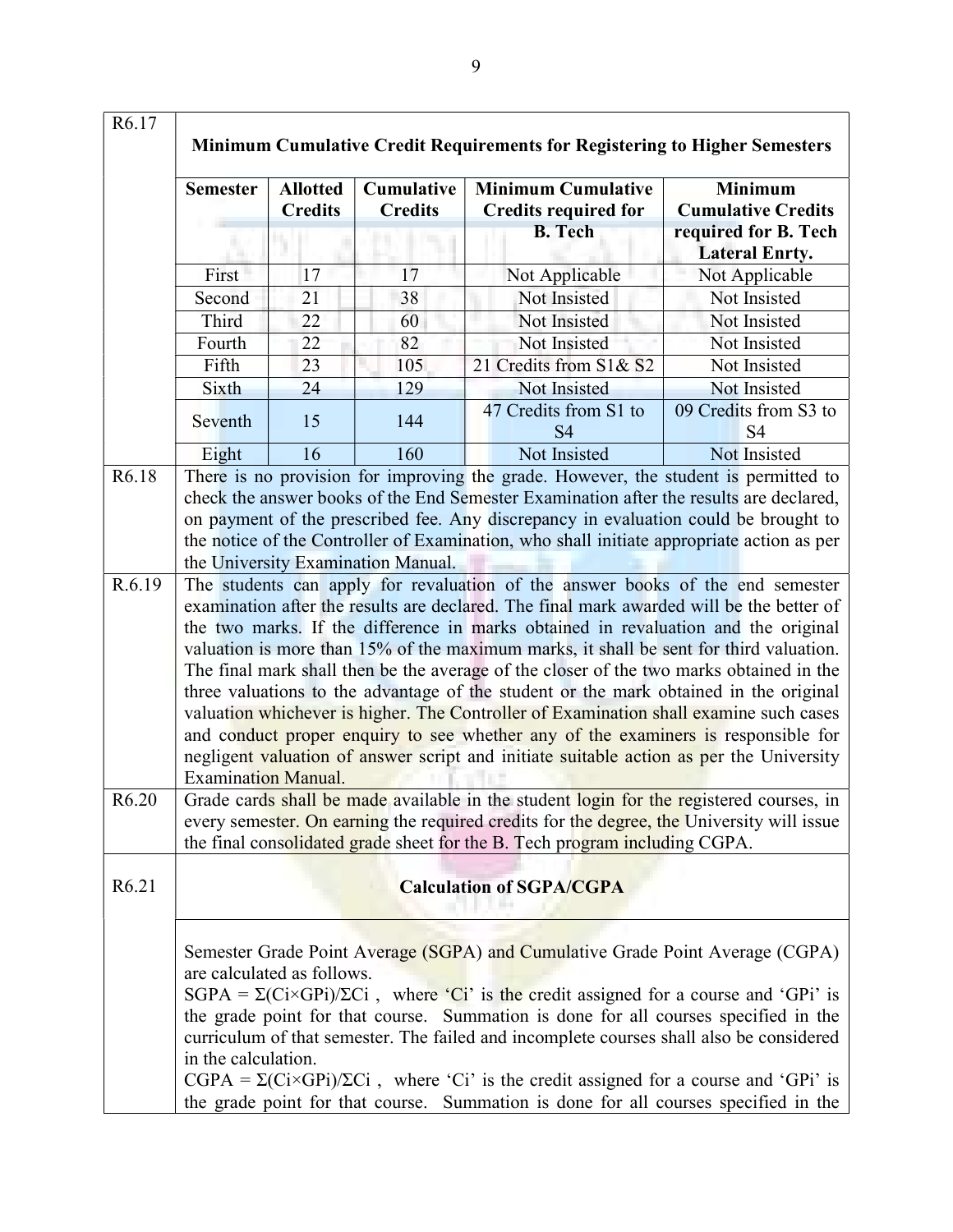|                   | curriculum up to that semester for which the 'CGPA' is needed. Here the failed courses                                                                                              |
|-------------------|-------------------------------------------------------------------------------------------------------------------------------------------------------------------------------------|
|                   | shall also be accounted.                                                                                                                                                            |
|                   | CGPA for the B. Tech programme is arrived at by considering all course credits that<br>are needed for the degree and their respective grade points.                                 |
|                   | For students admitted under lateral entry scheme, credits for the first and second                                                                                                  |
|                   | semester courses shall not be accounted for the calculation of CGPA.                                                                                                                |
|                   |                                                                                                                                                                                     |
|                   | Equivalent percentage mark shall be = $10 * CGPA - 2.5$                                                                                                                             |
|                   | Any act of violation of University directions, indiscipline, misbehavior, or unfair                                                                                                 |
|                   | practice in examinations from the part of students, faculty members, staff, institution,                                                                                            |
| R <sub>6.22</sub> | management or any other source shall be viewed very seriously. It is the legal                                                                                                      |
|                   | responsibility of the principal and the college management to see that the examinations                                                                                             |
|                   | are conducted strictly as per the directions of the University and as specified in the                                                                                              |
|                   | examination Manual. Malpractices in examinations observed or reported by an official                                                                                                |
|                   | employed by the University, faculty member, invigilator or anybody shall be                                                                                                         |
|                   | immediately reported to the Principal. The principal shall in turn conduct a preliminary                                                                                            |
|                   | enquiry giving the student concerned a chance to explain his/her case. The Principal                                                                                                |
|                   | shall then forward the case with his/her preliminary enquiry report and remarks to the                                                                                              |
|                   | Controller of Examinations along with all related documents and evidences within two<br>working days. The Controller of examination shall decide the course of action on the        |
|                   | issue as per the prescribed norms in the University Examination Manual.                                                                                                             |
|                   |                                                                                                                                                                                     |
|                   |                                                                                                                                                                                     |
|                   |                                                                                                                                                                                     |
|                   | A student shall earn 2 credits by actively involving in co – curricular and extra –                                                                                                 |
| R6.23             | curricular activities as per the guidelines issued by the University from time to time. On                                                                                          |
|                   | getting minimum 100 activity points the student passes the course and earns the two                                                                                                 |
|                   | credits which shall not be counted for the calculation of CGPA but mandatory for the                                                                                                |
|                   | award of the Degree. For the students admitted under lateral entry scheme the 2 credits                                                                                             |
|                   | shall be considered to be earned on getting 75 activity points. The students are required<br>to keep a file containing documentary proofs of activities done by him/her attested by |
|                   | the Senior Faculty Advisor/Faculty Advisor.                                                                                                                                         |
|                   |                                                                                                                                                                                     |
|                   | 7. Break of Study                                                                                                                                                                   |
|                   |                                                                                                                                                                                     |
|                   | A student is permitted to avail break of study:                                                                                                                                     |
| R7.1              | i) In case of accident or serious illness needing prolonged hospitalization and rest.                                                                                               |
|                   | ii) In case the student has a bright idea and would like to initiate a start-up venture or                                                                                          |
|                   | develop a product.                                                                                                                                                                  |
|                   | iii) In case of any personal reasons that need a break in study.<br>iv) For internship leading to employment.                                                                       |
|                   | For break of study due to illness, student shall submit all necessary medical reports                                                                                               |
|                   | together with the recommendation of the doctor treating him giving definite reasons for                                                                                             |
|                   | break of study and its duration. Before joining back, the student should submit the                                                                                                 |
|                   | fitness certificate from the doctor who treated him.                                                                                                                                |
|                   | Students who want to initiate a start-up venture or a product development,<br>have to                                                                                               |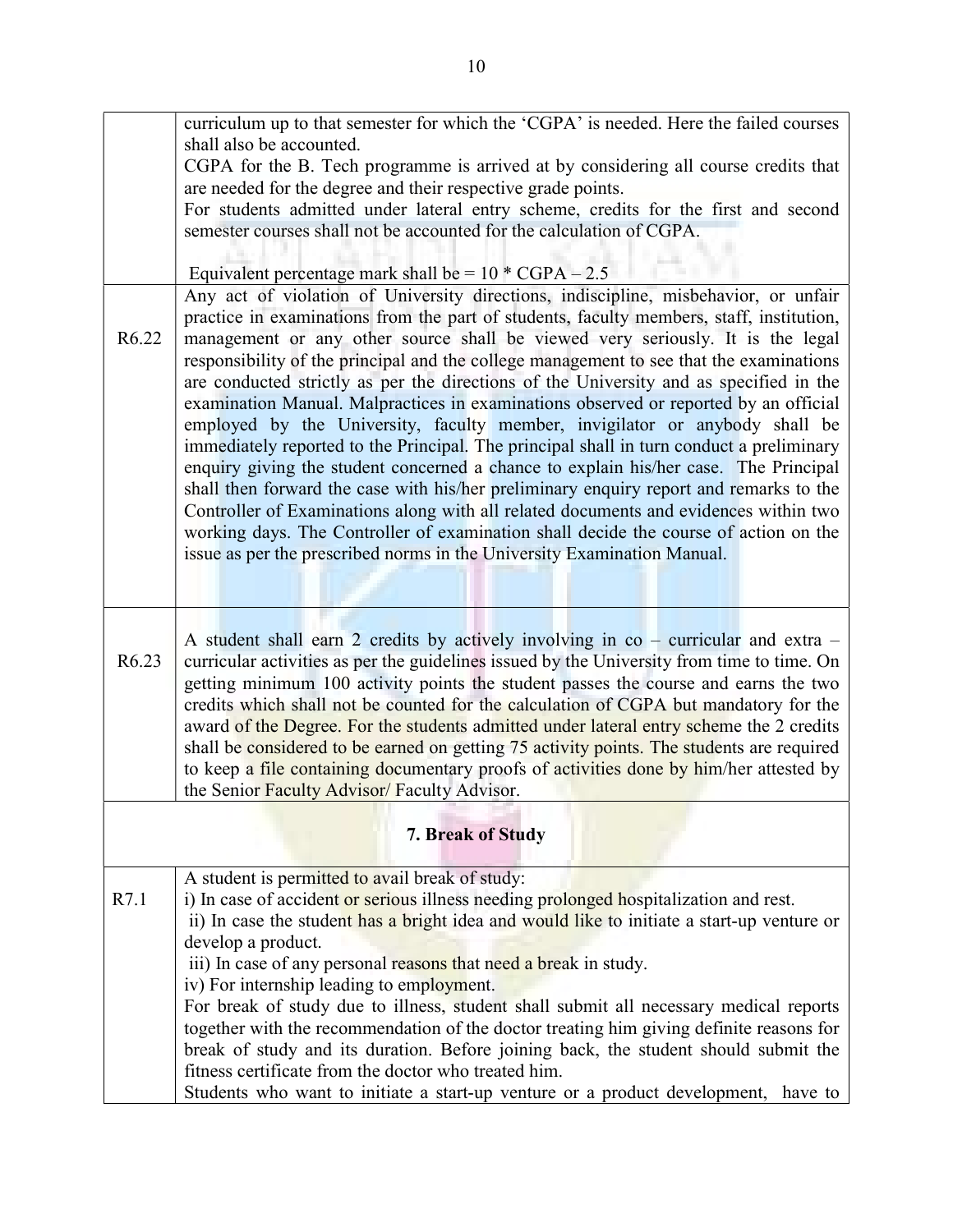|      | submit a project report, clearly indicating the purpose, action plan, technical details,<br>funding details and future plans to the college Principal. The Principal shall evaluate<br>the proposal by constituting an expert team consisting of a technocrat and a bank<br>executive and take an appropriate decision based on the team's recommendation. The<br>break of study for the start up shall be permitted only after the $4th$ semester for a<br>maximum duration of two semesters. This is however permitted only on successfully<br>completing the courses listed out in the first two semesters.<br>Students who require a break in study due to personal reasons shall convince the<br>Principal on the genuine need for it by giving authentic evidence for the same.<br>Students who require break in study for 'internship leading to employment' shall<br>produce the offer letter obtained from the employer concerned. The principal shall<br>verify the authenticity of the offer and submit his recommendation to the University<br>sufficiently in advance for approval. Only campus placed students with an annual<br>compensation more than 6 lakhs are eligible to avail this facility.<br>In the semester system followed by the University, break of study for an academic year<br>is the preferred option than break of study for a semester. |
|------|-----------------------------------------------------------------------------------------------------------------------------------------------------------------------------------------------------------------------------------------------------------------------------------------------------------------------------------------------------------------------------------------------------------------------------------------------------------------------------------------------------------------------------------------------------------------------------------------------------------------------------------------------------------------------------------------------------------------------------------------------------------------------------------------------------------------------------------------------------------------------------------------------------------------------------------------------------------------------------------------------------------------------------------------------------------------------------------------------------------------------------------------------------------------------------------------------------------------------------------------------------------------------------------------------------------------------------------------------------------------------------|
|      | The student can avail the break of study only with the prior approval of the University.<br>The Principal shall upload the request of the student with all relevant documents to the<br>University portal for the approval with his/her recommendations.<br>Students shall have to rejoin on the first working day of the same semester on which<br>he/she had started availing the break of study.                                                                                                                                                                                                                                                                                                                                                                                                                                                                                                                                                                                                                                                                                                                                                                                                                                                                                                                                                                         |
|      | 8.Attendance                                                                                                                                                                                                                                                                                                                                                                                                                                                                                                                                                                                                                                                                                                                                                                                                                                                                                                                                                                                                                                                                                                                                                                                                                                                                                                                                                                |
| R8.1 | Students are expected to attain 100% attendance for all courses. However, under<br>unavoidable circumstances they are permitted to avail leave. Total leave of absence<br>shall not exceed 25% of the academic contact hours for a course and 75% attendance is<br>mandatory for registering to the end semester examination.<br>On medical ground the college Principal can relax the minimum attendance<br>requirement to 60%, to write the end semester examination. This is permitted for one<br>or more courses registered in the semester. Principal shall keep all records which led to<br>his decision on attendance, for verification by the Academic Auditors/ University<br>officials. This provision is applicable only to any two semesters during the entire<br>program period.                                                                                                                                                                                                                                                                                                                                                                                                                                                                                                                                                                               |
| R8.2 | In case of prolonged illness, break of study is permitted as per R7.1.<br>The Principals are authorized to grant attendance relaxation (duty leave) to the students<br>in officially sponsored national level competitions/championships/ tournaments when<br>called upon to do so, up to a maximum of $10\%$ . Such students should produce the<br>participation certificate countersigned by the University Sports Coordinator/ the<br>Director of Physical Education in the case of sports activities and the Senior Faculty<br>Advisor in the case of other extracurricular activities: within ten days of the event. The<br>participation certificate thus produced shall be forwarded to the Principal with the due<br>recommendation of the respective Head of the Department. Under any circumstances,<br>the principal shall not consider the certificate if the overall attendance of the candidate<br>is less than 60%. Late applications received shall not be considered on any account.<br>The student shall get official prior permission from the University for representing the<br>University.                                                                                                                                                                                                                                                            |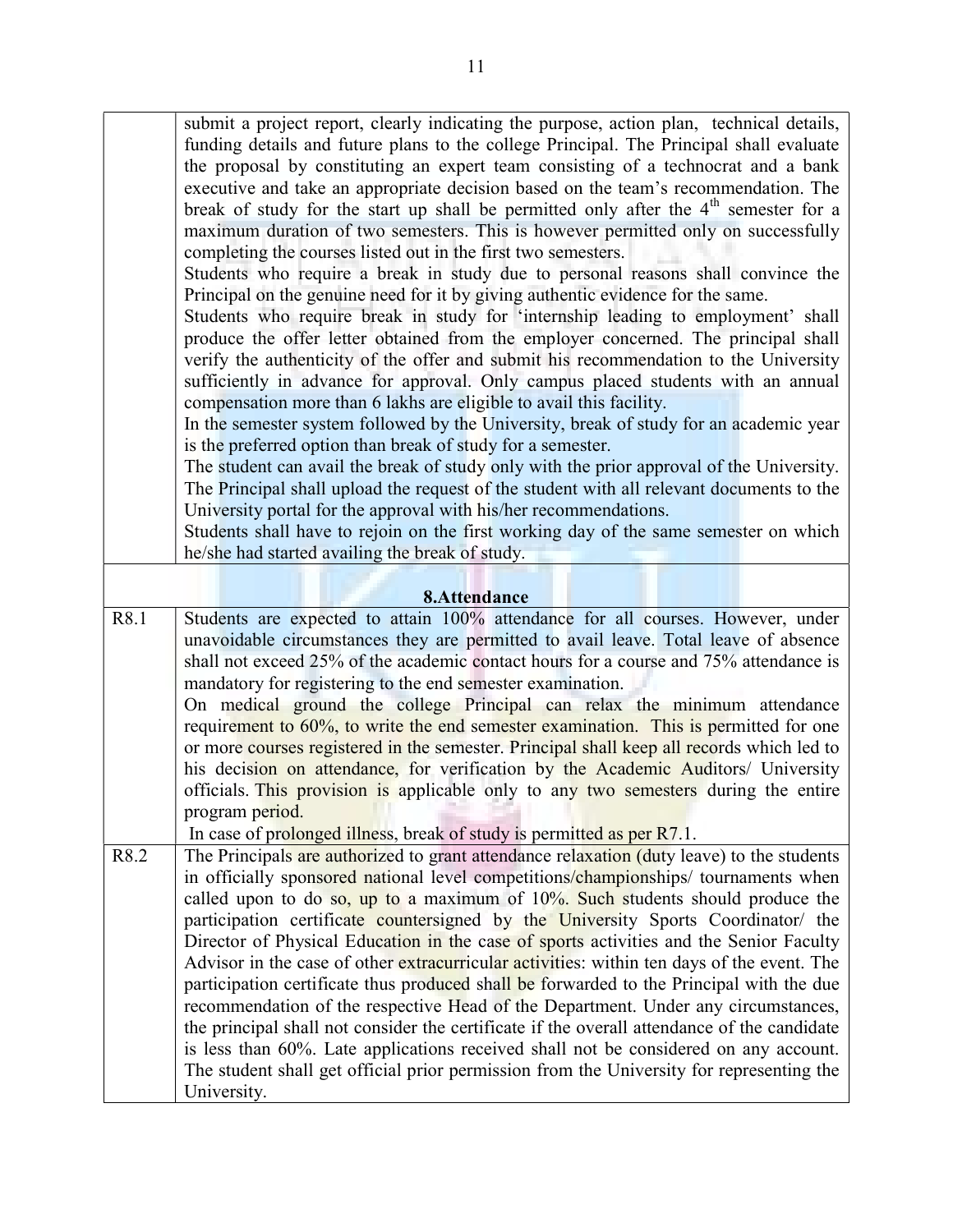| 8.3   | The Principals are authorized to grant attendance relaxation (duty leave) to the students<br>for organizing extra/co-curricular activities, up to a maximum of 05%. Such students<br>should produce the required documents countersigned by the University Sports<br>Coordinator/ the Director of Physical Education in the case of sports activities and the<br>Senior Faculty Advisor in the case of other extra/ co-curricular activities: within ten<br>days of the events. The documents thus produced shall be forwarded to the Principal<br>with the due recommendation of the respective Head of the Department. Under any<br>circumstances, the principal shall not consider the documents, if the overall attendance<br>of the candidate is less than 60%. Late applications received shall not be considered on<br>any account. |  |  |
|-------|--------------------------------------------------------------------------------------------------------------------------------------------------------------------------------------------------------------------------------------------------------------------------------------------------------------------------------------------------------------------------------------------------------------------------------------------------------------------------------------------------------------------------------------------------------------------------------------------------------------------------------------------------------------------------------------------------------------------------------------------------------------------------------------------------------------------------------------------|--|--|
|       | <b>9.Inter College Transfer</b>                                                                                                                                                                                                                                                                                                                                                                                                                                                                                                                                                                                                                                                                                                                                                                                                            |  |  |
| R9.1  | Inter college transfer shall be applicable only for regular B. Tech students.                                                                                                                                                                                                                                                                                                                                                                                                                                                                                                                                                                                                                                                                                                                                                              |  |  |
| R9.2  | The transfer shall be permitted just before the commencement of third semester.                                                                                                                                                                                                                                                                                                                                                                                                                                                                                                                                                                                                                                                                                                                                                            |  |  |
| R9.3  | The transfer shall be with effect from the first working day of the third semester.                                                                                                                                                                                                                                                                                                                                                                                                                                                                                                                                                                                                                                                                                                                                                        |  |  |
| R9.4  | The transfer shall be only within the sanctioned strength of the receiving college.                                                                                                                                                                                                                                                                                                                                                                                                                                                                                                                                                                                                                                                                                                                                                        |  |  |
| R9.5  | The following Category of students shall not be eligible for inter college transfer<br>1. Govt. of India Nominee.<br>2. Management Quota in Aided colleges.<br>3. Management Quota in private Self Financing Colleges<br>4. Students admitted under NRI/PIO quota.<br>5. Lateral Entry students.                                                                                                                                                                                                                                                                                                                                                                                                                                                                                                                                           |  |  |
|       | 6. Students admitted under TFW Scheme.<br>7. Students admitted in any supernumerary seats.<br>Any other category which are ineligible as per the conditions for admission<br>8.<br>prescribed by Govt. of Kerala/Govt. of India.                                                                                                                                                                                                                                                                                                                                                                                                                                                                                                                                                                                                           |  |  |
| R9.6  | The transfer shall be permitted:<br>1. Between Govt/ Govt. Aided Colleges.<br>2. Between Self - Financing Colleges. (Including Govt. Controlled SFC).                                                                                                                                                                                                                                                                                                                                                                                                                                                                                                                                                                                                                                                                                      |  |  |
| R9.7  | Notification inviting application for inter college transfer shall be issued by the<br>University just before the commencement of the third semester.                                                                                                                                                                                                                                                                                                                                                                                                                                                                                                                                                                                                                                                                                      |  |  |
| R9.8  | The candidate should fulfill the academic eligibility requirement for promotion to the<br>third semester.                                                                                                                                                                                                                                                                                                                                                                                                                                                                                                                                                                                                                                                                                                                                  |  |  |
| R9.9  | If the number of applicants is more than the vacant seats available, the transfer may be<br>based on the Kerala Engineering Entrance Rank.                                                                                                                                                                                                                                                                                                                                                                                                                                                                                                                                                                                                                                                                                                 |  |  |
| R9.10 | The students shall opt only one college for inter college transfer.                                                                                                                                                                                                                                                                                                                                                                                                                                                                                                                                                                                                                                                                                                                                                                        |  |  |
| R9.11 | The selected candidates shall remit a fee of Rs 3000/- (No fee for SC/ST students)<br>within the stipulated date to the University. However, this rule is not applicable to the<br>students transferred to other institutes under "Shift College" University order.                                                                                                                                                                                                                                                                                                                                                                                                                                                                                                                                                                        |  |  |
| R9.12 | The College transfer once approved by the receiving college will be final and binding<br>on the applicant. No student will be permitted, under any circumstances, to refuse the<br>change of college once offered.                                                                                                                                                                                                                                                                                                                                                                                                                                                                                                                                                                                                                         |  |  |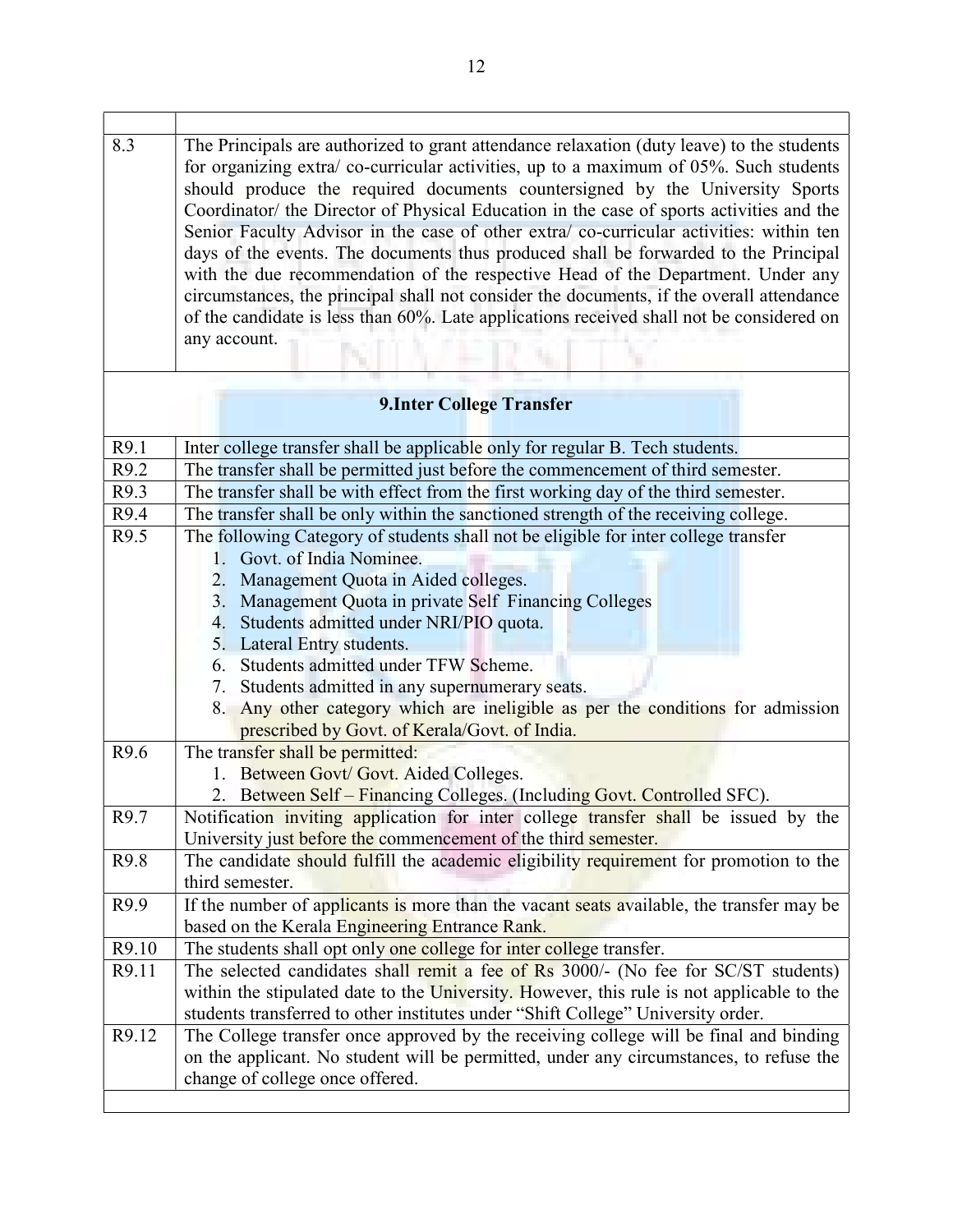| <b>10. Migration from other Universities</b> |                                                                                                                                                                                  |  |
|----------------------------------------------|----------------------------------------------------------------------------------------------------------------------------------------------------------------------------------|--|
| R <sub>10.1</sub>                            | Migration to the University from other Universities shall be permitted only if the parent                                                                                        |  |
|                                              | University and the APJ Abdul Kalam Technological University enters into a bipartite                                                                                              |  |
|                                              | agreement/ MoU for this purpose. However, this condition is not applicable to the                                                                                                |  |
|                                              | students in any of the Engineering colleges/ institutions, which, before the                                                                                                     |  |
|                                              | commencement of KTU Act remained affiliated to Universities except Deemed to be                                                                                                  |  |
|                                              | Universities in the State of Kerala.                                                                                                                                             |  |
| R <sub>10.2</sub>                            | The student shall be permitted to migrate only if he/she fulfills the University eligibility                                                                                     |  |
|                                              | criteria for admission to the course applied for migration.                                                                                                                      |  |
| R <sub>10.3</sub>                            | The migration shall be permitted only up to the fifth semester of the B. Tech program                                                                                            |  |
|                                              | and half the duration of the program in the case of other programs.                                                                                                              |  |
| R10.4                                        | The admission shall be offered on migration basis through lateral transfer of credits.                                                                                           |  |
|                                              | Lateral credit transfer shall be as recommended by the concerned Board of Studies.                                                                                               |  |
| R <sub>10.5</sub>                            | The students shall be allowed to migrate to the University subject to satisfying the rules                                                                                       |  |
|                                              | and regulations of the University as regards to, maximum number of backlogs, grade                                                                                               |  |
|                                              | points, minimum credit requirement for promotion to higher semesters, etc.                                                                                                       |  |
| R <sub>10.6</sub>                            | The student shall be offered admission in any of the affiliated colleges/institutions of                                                                                         |  |
|                                              | the University subject to availability of seats. The student shall produce no objection                                                                                          |  |
|                                              | certificate from the concerned college/institute in this regard.                                                                                                                 |  |
| R10.7                                        | The students offered admission shall have to take transitory courses/ additional courses                                                                                         |  |
|                                              | of the previous semesters to satisfy the program requirement as recommended by the                                                                                               |  |
|                                              | concerned board of studies.                                                                                                                                                      |  |
| R <sub>10.8</sub>                            | The students offered admission shall pay the migration fees and the University fees as                                                                                           |  |
|                                              | prescribed by the University. The application processing fee (University fee) shall be                                                                                           |  |
|                                              | Rs 5000/- (Rupees five thousand only) and the migration fees shall be Rs 20000/-                                                                                                 |  |
|                                              | (Rupees twenty thousand only). The migration fee is charged for the meeting expenses<br>of the concerned Board of studies to decide on the student suitability for migration and |  |
|                                              | to recommend the transitory courses/ additional courses to be done by the student to                                                                                             |  |
|                                              | fulfill the academic requirement of the University. The processing fee shall be paid                                                                                             |  |
|                                              | along with the application, and the migration fee shall be paid to the University at the                                                                                         |  |
|                                              | time of offering admission. The fee once paid shall not be refunded under any                                                                                                    |  |
|                                              | circumstances. The students in any of the Engineering colleges / institutions, which,                                                                                            |  |
|                                              | before the commencement of KTU Act remained affiliated to Universities except                                                                                                    |  |
|                                              | Deemed to be Universities in the State of Kerala, are exempted from paying the                                                                                                   |  |
|                                              | processing fee and the migration fee.                                                                                                                                            |  |
| R10.9                                        | The migrated students shall follow the rules and regulations of the University.                                                                                                  |  |
| R <sub>10.10</sub>                           | The students offered admission shall produce a migration certificate from the parent                                                                                             |  |
|                                              | University at the time of admission.                                                                                                                                             |  |
| R <sub>10.11</sub>                           | The student offered admission shall produce a character certificate from the parent                                                                                              |  |
|                                              | institute/University at the time of admission.                                                                                                                                   |  |
| R <sub>10.12</sub>                           | Regulations, Scheme and Syllabus of the respective specialization attested by the                                                                                                |  |
|                                              | Registrar of the parent University or equivalent authority shall be submitted to the                                                                                             |  |
|                                              | University along with the application seeking migration to the University.                                                                                                       |  |
| R <sub>10.13</sub>                           | Attested copies of all certificates and mark lists from 10 <sup>th</sup> onwards shall be submitted                                                                              |  |
|                                              | along with the application for migration (Original certificates and mark lists shall be                                                                                          |  |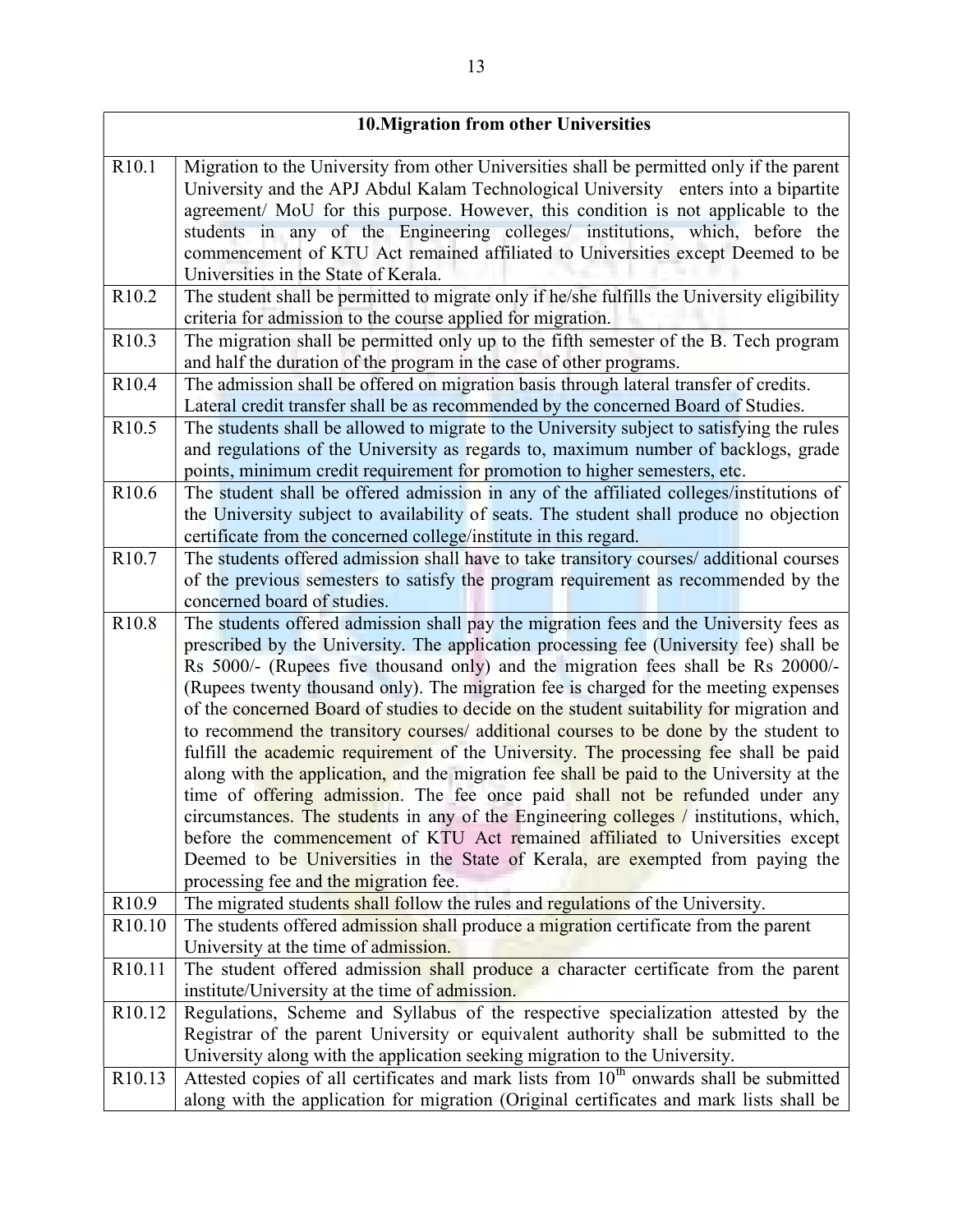|                           | produced as and when required by the University).                                                                                                                                                                                                                                                                                                                                                                         |  |
|---------------------------|---------------------------------------------------------------------------------------------------------------------------------------------------------------------------------------------------------------------------------------------------------------------------------------------------------------------------------------------------------------------------------------------------------------------------|--|
| R10.14                    | Assessment of the student suitability for migration in terms of programs, backlogs,                                                                                                                                                                                                                                                                                                                                       |  |
|                           | grade points, credit requirements, etc shall be done by the concerned Board of Studies.                                                                                                                                                                                                                                                                                                                                   |  |
| R <sub>10.15</sub>        | Assessment of the transitory courses/ additional courses to be done by the student as                                                                                                                                                                                                                                                                                                                                     |  |
|                           | per the academic requirement of the University shall be as recommended by the                                                                                                                                                                                                                                                                                                                                             |  |
|                           | concerned Board of Studies.                                                                                                                                                                                                                                                                                                                                                                                               |  |
| 11. Minor in Engineering. |                                                                                                                                                                                                                                                                                                                                                                                                                           |  |
| R11.1                     | All B. Tech students shall be eligible to register for Minor in Engineering.                                                                                                                                                                                                                                                                                                                                              |  |
| R11.2                     | The Minor in Engineering registration shall be along with the registration of the $3rd$                                                                                                                                                                                                                                                                                                                                   |  |
|                           | semester.                                                                                                                                                                                                                                                                                                                                                                                                                 |  |
| R11.3                     | If a student fails in any course of the minor, he/she shall not be eligible to continue the<br>B.Tech Minor. However, the additional credits and grades thus far earned by the<br>student shall be included in the grade card but shall not be considered in calculating the<br>CGPA.                                                                                                                                     |  |
| R11.4                     | The student shall earn additional 20 credits to be eligible for the award of B. Tech<br>Degree with Minor.                                                                                                                                                                                                                                                                                                                |  |
| R11.5                     | Out of the 20 Credits, 12 credits shall be earned by undergoing a minimum of three<br>courses, during the specified period. The total number of contact hours for these three<br>courses shall be 126 Hrs (42Hrs/course). The duration of a course shall be minimum 14<br>weeks. The remaining 8 credits could be acquired through two MOOCs recommended<br>by the Board of studies and approved by the Academic Council. |  |
| R11.6                     | Curriculum and the syllabus of the three courses shall be approved by the Board of<br>studies and the Academic Council.                                                                                                                                                                                                                                                                                                   |  |
| R11.7                     | The assessment of the courses other than MOOCs and earning of credits shall be as per<br>R6.1 to R6.23. The assessment and certification of the MOOCs shall be as per the<br>prescribed norms of the MOOCs. The candidate shall produce the certification issued<br>by the MOOCs conducting agency in proof of credit attainment.                                                                                         |  |
| R11.8                     | Under graduate Degree with minor shall be issued by the University to the students<br>who fulfill all the academic eligibility requirements for the B. Tech program and Minor<br>in Engineering.                                                                                                                                                                                                                          |  |
| 12. B. Tech (Honours)     |                                                                                                                                                                                                                                                                                                                                                                                                                           |  |
| R <sub>12.1</sub>         | All B. Tech students are eligible to register B.Tech (Honours). However, their<br>mandatory CGPA at the end of eighth semester shall be 8.5 or higher to be eligible for<br>the award of B. Tech (Honours).                                                                                                                                                                                                               |  |
| R <sub>12.2</sub>         | The B. Tech (Honours) registration shall be along with the registration of the 4 <sup>th</sup><br>semester.                                                                                                                                                                                                                                                                                                               |  |
| R <sub>12.3</sub>         | If a student fails in any course including the course chosen for B. Tech (Honours),<br>he/she shall not be eligible to continue the B.Tech(Honours). However, the additional<br>credits thus far earned by the student shall be included in the grade card but shall not be<br>considered in calculating the CGPA.                                                                                                        |  |
| R <sub>12.4</sub>         | The student shall earn additional 20 credits to be eligible for the award of B. Tech<br>(Honours) Degree.                                                                                                                                                                                                                                                                                                                 |  |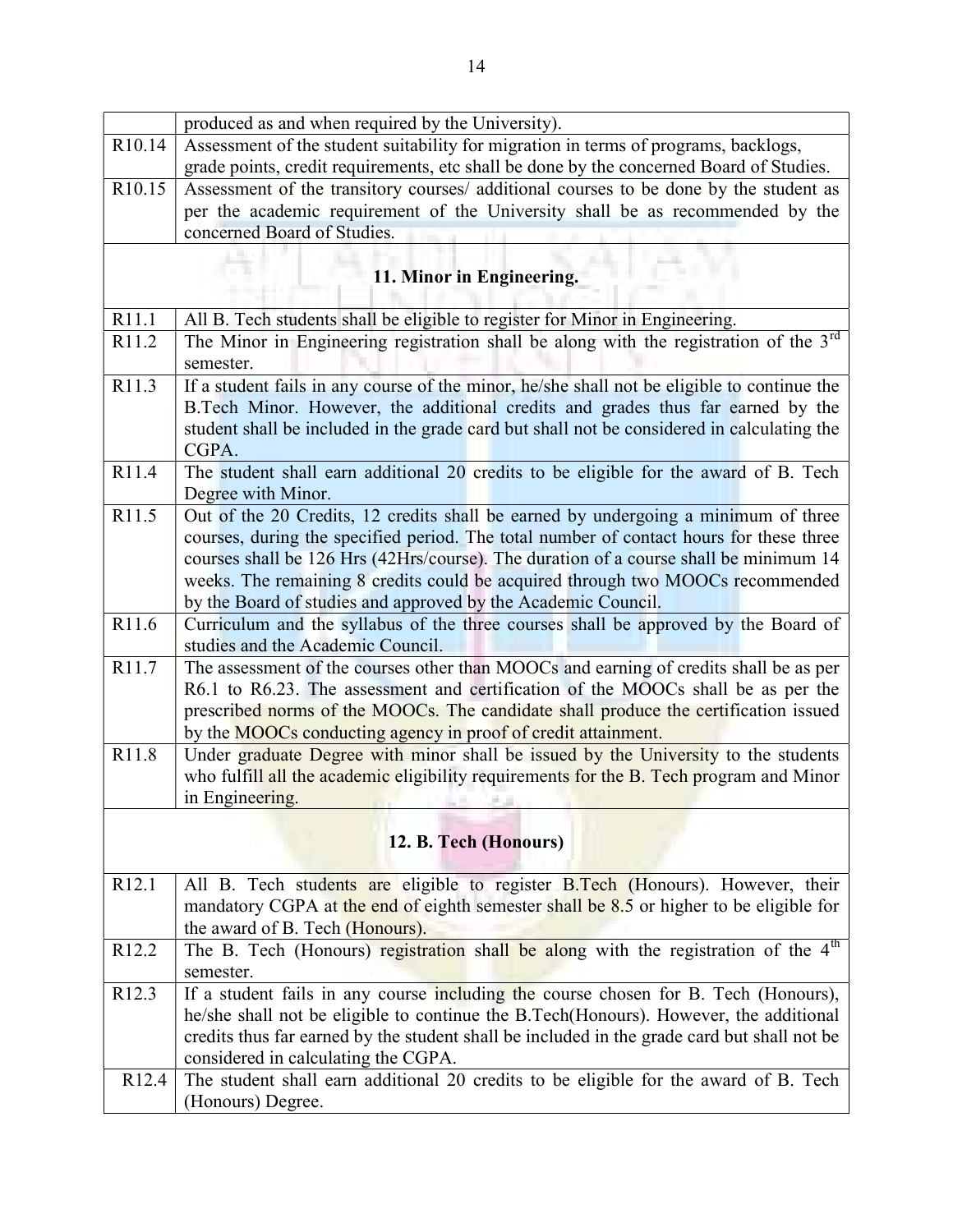| R <sub>12.5</sub>  | Out of the 20 Credits, 12 credits shall be earned by undergoing minimum three               |
|--------------------|---------------------------------------------------------------------------------------------|
|                    | specified B. Tech (Honours) Elective courses of the respective stream. Credits for the      |
|                    | B. Tech (Honours) Elective courses are deemed to be earned only on getting at least a       |
|                    | grade 'C' or better in the composite evaluation. A student shall not be permitted to        |
|                    | select the normal elective courses of the respective B. Tech programs for attaining the     |
|                    | credit requirements of B. Tech (Honours). The remaining 8 credits could be acquired         |
|                    | through two MOOCs of the respective streams recommended by the Board of studies             |
|                    | and approved by the Academic Council.                                                       |
|                    |                                                                                             |
| R <sub>12.6</sub>  | The assessment and certification of the MOOCs shall be as per the prescribed norms of       |
|                    | the MOOCs. The candidate shall produce the certification issued by the MOOCs                |
|                    | conducting agency in proof of credit attainment.                                            |
| R <sub>12.7</sub>  | The institutions offering B. Tech Honours programs shall not charge any additional fee      |
|                    | from the students.                                                                          |
| R <sub>12.8</sub>  | B. Tech (Honours) Degree shall be issued by the University to the students who fulfill      |
|                    | all the academic eligibility requirements for the B. Tech and B. Tech (Honours)             |
|                    | programs.                                                                                   |
|                    |                                                                                             |
|                    | 13. Grace Marks for Sports / Arts Competitions.                                             |
| R13.1              | Only bona-fide, regular candidates are eligible for the award of Grace Marks.               |
| R <sub>13.2</sub>  | The criterion for the award of Grace Marks is representing the University in officially     |
|                    | sponsored national level competitions/championships/ tournaments when called upon           |
|                    | to do so. The student shall get official prior permission from the University for           |
|                    | representing the University.                                                                |
| R <sub>13.3</sub>  | The maximum grace marks that can be awarded to a candidate in a particular semester         |
|                    | for all activities put together shall be 5% of the aggregate maximum End Semester           |
|                    | Examination marks of all theory courses for which the University conducts End               |
|                    | Semester Examinations.                                                                      |
| R13.4              | The maximum grace marks that can be awarded to a student for a theory course in a           |
|                    | particular semester for all activities put together shall not exceed 10% of the maximum     |
|                    |                                                                                             |
|                    |                                                                                             |
|                    | aggregate marks of End Semester Examination of the course.                                  |
| R13.5              | The Grace Marks shall not be awarded to a student for Practical/ Lab/ Viva Voce/            |
|                    | internal assessment/Seminar etc even though she/he fails for the same.                      |
| R <sub>13.6</sub>  | Eligible Grace Marks shall be distributed equally on all theory papers/courses of an        |
|                    | examination. However, re – distribution of Grace Marks shall be allowed only in the         |
|                    | case of those courses of an examination for which the candidate has passed. Re-             |
|                    | distribution is possible from passed courses to failed courses only. Re-distribution of     |
|                    | Grace Marks is not permissible from failed courses to other courses for a pass.             |
| R <sub>13.7</sub>  | The Grace Marks shall be awarded for all theory papers/courses/subjects in a semester.      |
| R <sub>13.8</sub>  | Re- distribution shall be done only for enabling a candidate to obtain the minimum          |
|                    | marks required for a pass.                                                                  |
| R13.09             | Grace Marks shall not be $re$ – distributed from one semester to another semester.          |
| R <sub>13.10</sub> | If the candidate does not secure the minimum marks required for a pass even after           |
|                    | effecting re- distribution, eligible moderation fixed by the respective board if any, shall |
|                    | be awarded to that candidate in addition to the Grace Marks for a pass.                     |
| R <sub>13.11</sub> | Eligible Grace Marks shall be awarded for the regular examination of the performing         |